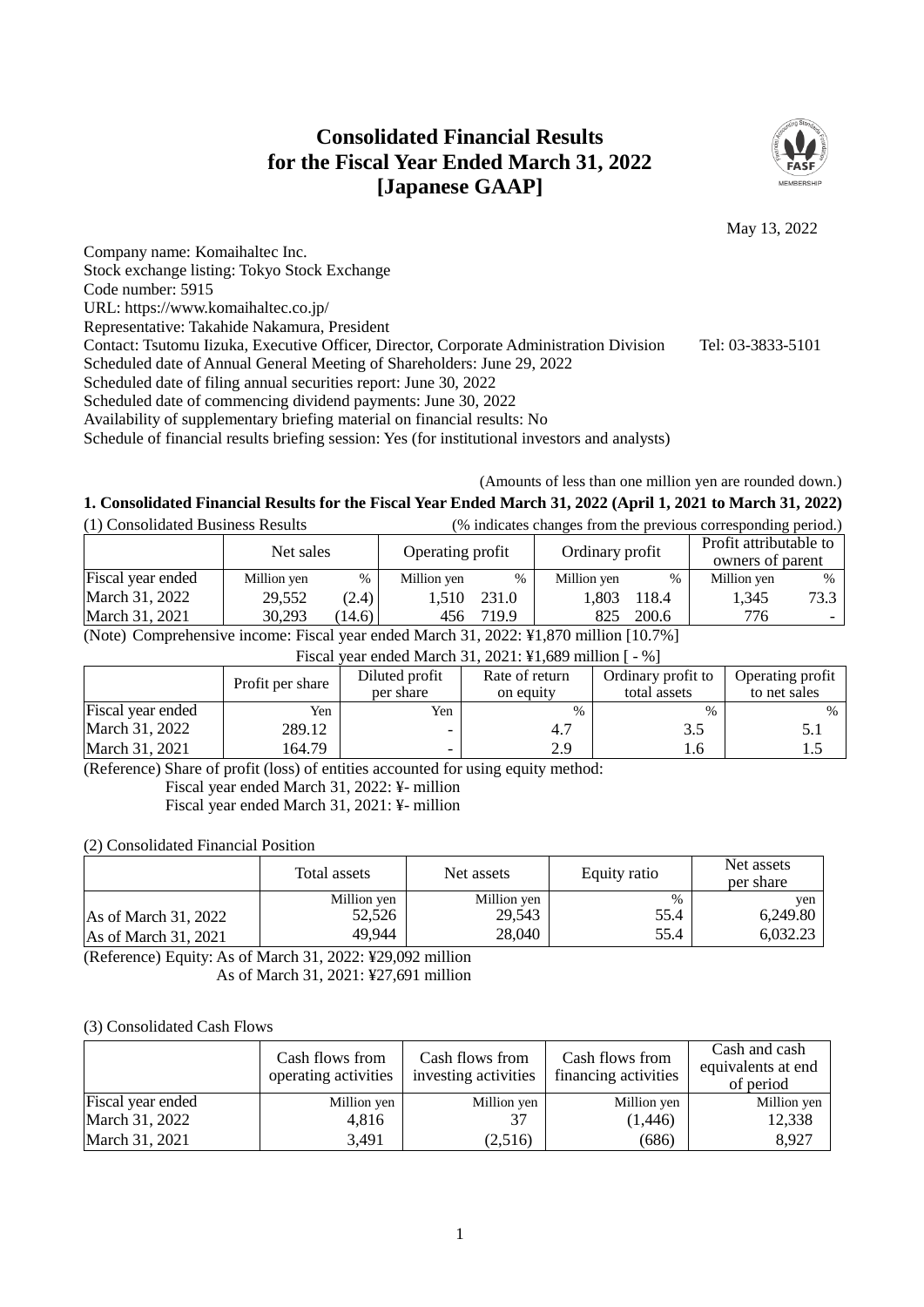# **2. Dividends**

|                                                    |                                          |            | Annual dividends per share |              |       |                              | Dividend                       | Dividend on                        |
|----------------------------------------------------|------------------------------------------|------------|----------------------------|--------------|-------|------------------------------|--------------------------------|------------------------------------|
|                                                    | 1st<br>quarter- quarter- quarter-<br>end | 2nd<br>end | 3rd<br>end                 | Year-<br>end | Total | Total amount<br>of dividends | payout ratio<br>(consolidated) | net assets ratio<br>(consolidated) |
|                                                    | yen                                      | yen        | yen                        | yen          | yen   | Million yen                  | $\frac{0}{0}$                  | $\frac{0}{0}$                      |
| Fiscal year ended<br>March 31, 2021                |                                          | 25.00      | $\overline{\phantom{a}}$   | 45.00        | 70.00 | 327                          | 42.5                           | 1.2                                |
| Fiscal year ended<br>March 31, 2022                |                                          | 30.00      | $\overline{\phantom{0}}$   | 40.00        | 70.00 | 325                          | 24.2                           | 1.1                                |
| Fiscal year ending<br>March 31, 2023<br>(forecast) |                                          | 35.00      |                            | 35.00        | 70.00 |                              | 81.4                           |                                    |

(Note) The year-end dividend of the fiscal year ended March 31, 2021 includes a commemorative dividend of ¥10.

# **3. Consolidated Financial Results Forecast for the Fiscal Year Ending March 31, 2023 (April 1, 2022 to March 31, 2023)**

(% indicates changes from the previous corresponding period.)

|           | Net sales   |      | Operating profit |        | Ordinary profit |        | Profit attributable to<br>owners of parent |        | Profit<br>per share |
|-----------|-------------|------|------------------|--------|-----------------|--------|--------------------------------------------|--------|---------------------|
|           | Million yen |      | % Million yen    |        | % Million yen   | $\%$   | Million yen                                | $\%$   | Yen                 |
| Full year | 49,000      | 65.8 | 700              | (53.7) | 750             | (58.4) | 400                                        | (70.3) | 85.97               |

# **\* Notes:**

(1) Changes in significant subsidiaries during the period under review (changes in specified subsidiaries resulting in change in scope of consolidation): No

| Newly added: 0 | Company name: -- |
|----------------|------------------|
| Excluded: 0    | Company name: -- |

(2) Changes in accounting policies, changes in accounting estimates, and retrospective restatements

1) Changes in accounting policies due to the revision of accounting standards: Yes

2) Changes in accounting policies other than 1) above: No

3) Changes in accounting estimates: No

4) Retrospective restatements: No

# (3) Total number of shares issued (common shares)

- 1) Total number of shares issued at the end of the period (including treasury shares): March 31, 2022: 4,972,709 March 31, 2021: 4,972,709
- 2) Total number of treasury shares at the end of the period: March 31, 2022: 317,837 March 31, 2021: 324,200
- 3) Average number of shares during the period: Fiscal year ended March 31, 2022: 4,652,980 Fiscal year ended March 31, 2021: 4,710,853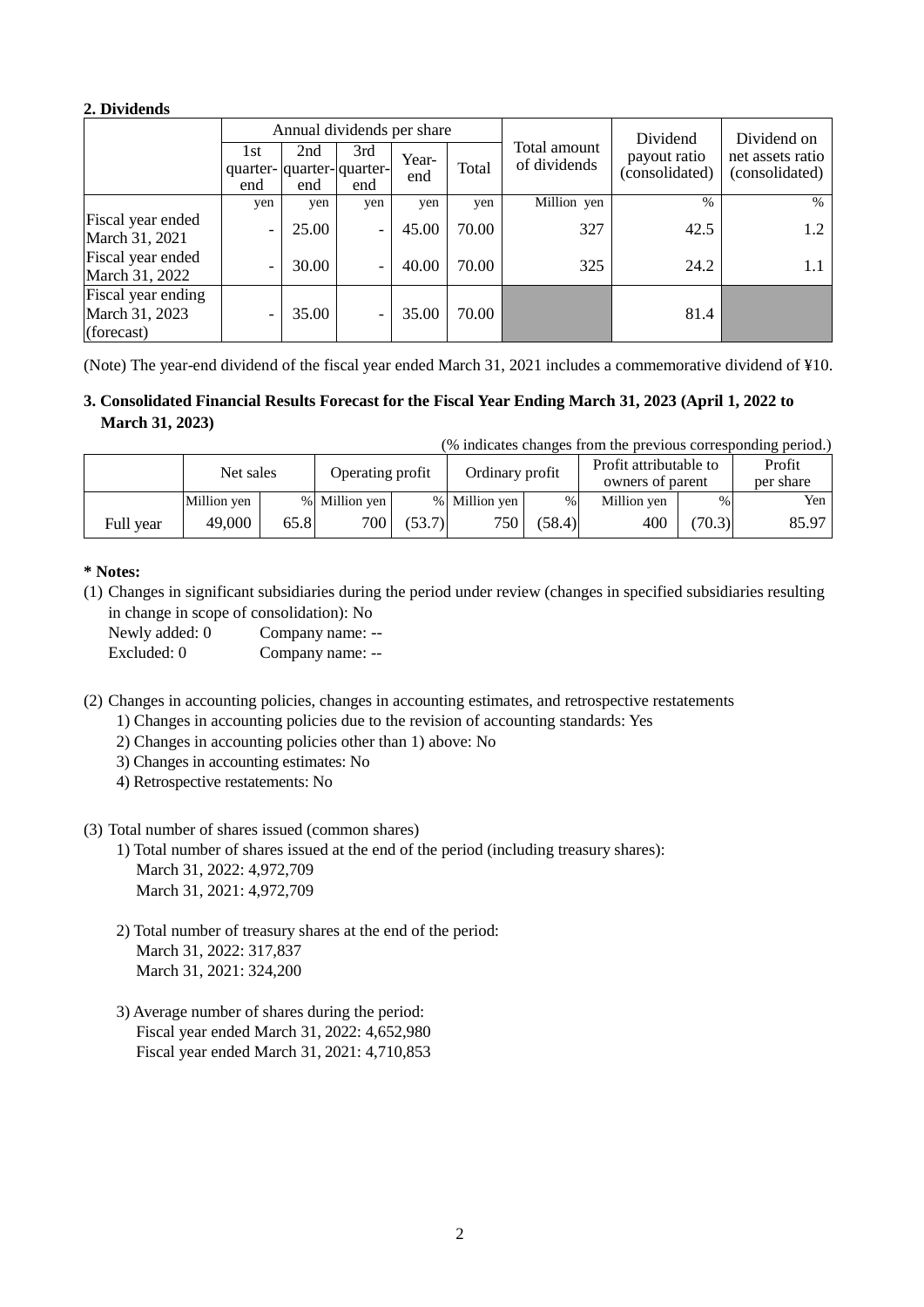# **(Reference) Overview of Non-consolidated Financial Results**

# **1. Non-consolidated Financial Results for the Fiscal Year Ended March 31, 2022 (April 1, 2021 to March 31, 2022)**

|                   | Net sales   |       | Operating profit |       | Ordinary profit |       | Profit      |      |
|-------------------|-------------|-------|------------------|-------|-----------------|-------|-------------|------|
| Fiscal year ended | Million yen | $\%$  | Million yen      | %     | Million yen     | $\%$  | Million yen | $\%$ |
| March 31, 2022    | 25,309      | (0.3) | .434             | 144.5 | .728            | 85.3  | .444        | 52.3 |
| March 31, 2021    | 25,390      | 20.0  | 586              | 271.6 | 932             | 151.1 | 948         |      |

|                   | Profit per share | Diluted earnings<br>per share |
|-------------------|------------------|-------------------------------|
| Fiscal year ended | Yen              | Yen                           |
| March 31, 2022    | 310.44           |                               |
| March 31, 2021    | 201.29           |                               |

# (2) Non-consolidated Financial Position

|                      | Total assets | Net assets  | Equity ratio | Net assets<br>per share |
|----------------------|--------------|-------------|--------------|-------------------------|
|                      | Million yen  | Million yen | $\%$         | Yen                     |
| As of March 31, 2022 | 49.445       | 28,578      | 57.8         | 6.139.51                |
| As of March 31, 2021 | 46,910       | 27.114      | 57.8         | 5,832.86                |

(Reference) Equity: As of March 31, 2022: ¥28,578 million As of March 31, 2021: ¥27,114 million

# **2. Non-consolidated Financial Results Forecast for the Fiscal Year Ending March 31, 2023 (April 1, 2022 to March 31, 2023)**

(% indicates changes from the previous corresponding period.)

|           | Net sales   |      | Operating profit |        | Ordinary profit |        | Profit      |        | Profit per<br>share |
|-----------|-------------|------|------------------|--------|-----------------|--------|-------------|--------|---------------------|
|           | Million yen | %    | Million yen      | %      | Million yen     | $\%$   | Million yen | $\%$   | Yen                 |
| Full year | 43,000      | 69.9 | 800              | (44.2) | 900             | (47.9) | 600         | (58.5) | 128.95              |

\* These financial results are outside the scope of audit by certified public accountants or audit corporations.

# \* Explanation of the proper use of financial results forecasts and other matters of note

The forecasts and other forward-looking statements presented herein are the Company's current prospects based on information currently available and certain assumptions deemed reasonably made. Actual results may therefore differ from the above forecasts to a great extent due to various factors. With respect to matters concerning the above forecasts, please refer to "1. Overview of Business Results, Etc., (4) Future Outlook" on page 7 of the Attachments.

<sup>(1)</sup> Non-consolidated Business Results (% indicates changes from the previous corresponding period.)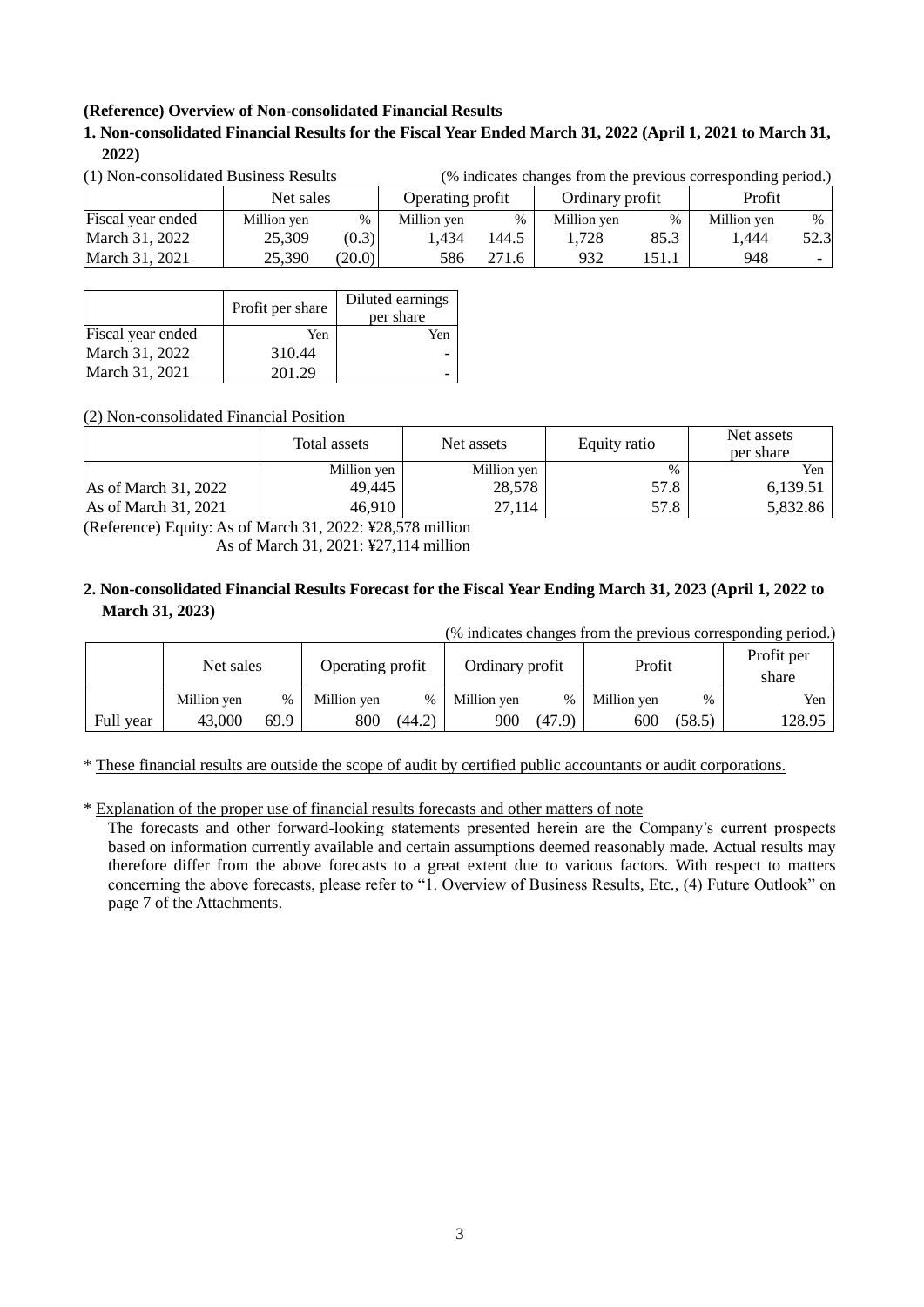# Table of Contents - Attachments

| (2) Consolidated Statements of Income and Consolidated Statements of Comprehensive Income 11 |  |
|----------------------------------------------------------------------------------------------|--|
|                                                                                              |  |
|                                                                                              |  |
|                                                                                              |  |
|                                                                                              |  |
|                                                                                              |  |
|                                                                                              |  |
|                                                                                              |  |
|                                                                                              |  |
|                                                                                              |  |
|                                                                                              |  |
|                                                                                              |  |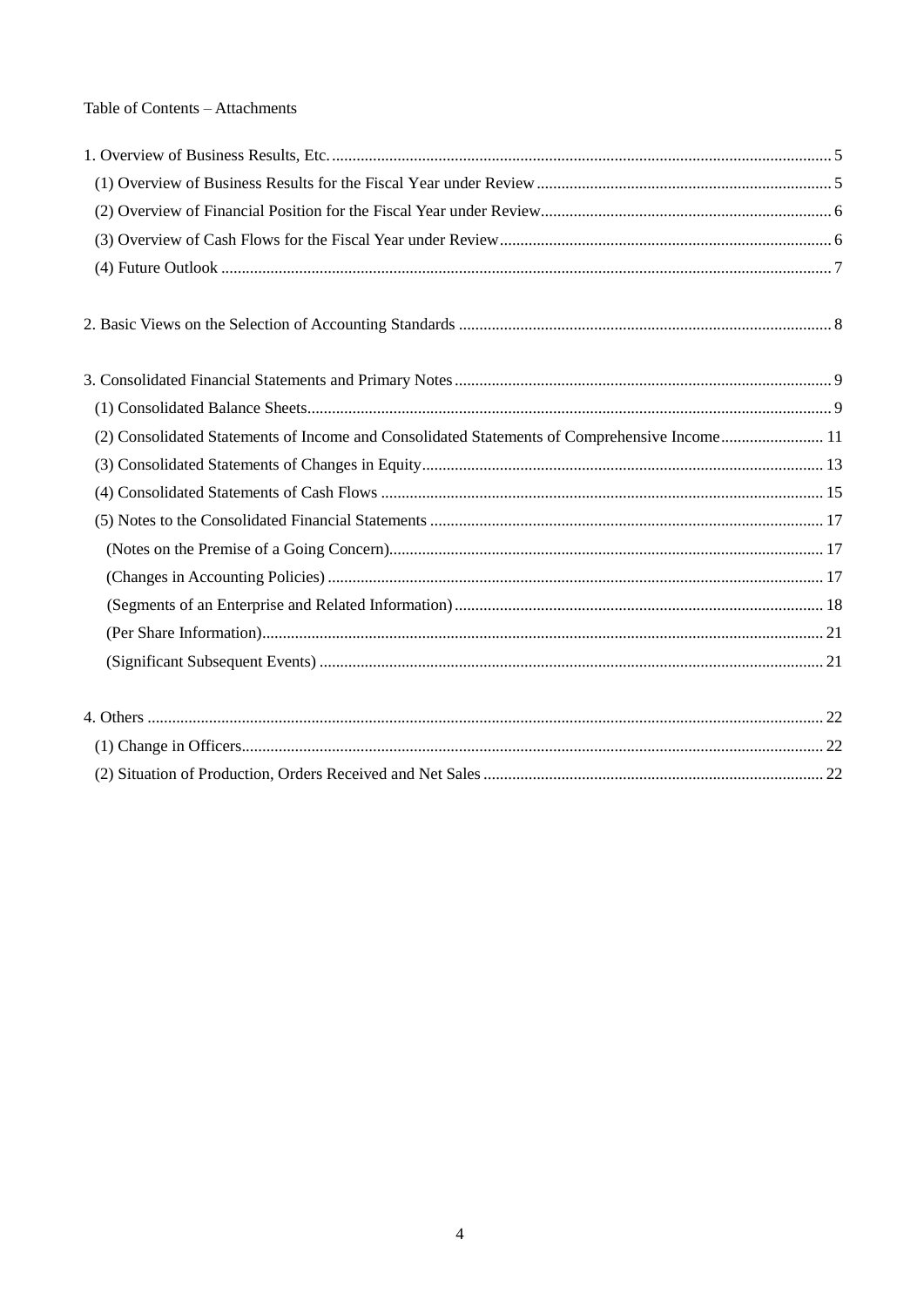#### 1. Overview of Business Results, Etc.

(1) Overview of Business Results for the Fiscal Year under Review

During the fiscal year ended March 31, 2022, the Japanese economy began the year positively as the number of new COVID-19 cases was on the decline. With the fifth wave of infections in July last year and then the sixth wave triggered by the Omicron variant from January this year, however, the central government expanded COVID-19 pre-emergency measures, subsequently rolling them out nationwide and putting a brake on the pickup in consumer spending. This brought economic recovery to a standstill. Currently, as a variant with a relatively low risk of causing severe symptoms has become prevalent, and the spread of infections has slowed somewhat, the Japanese economy is on a mild recovery trajectory, buoyed primarily by the improvement in consumer spending. Meanwhile, the surge in the prices of crude oil and raw materials was accelerated by Russia's invasion of Ukraine and the economic sanctions imposed by several countries against Russia. This being the case, there is a concern that the ongoing upward pressure on prices will add to downward pressure on corporate earnings.

In the steel bridge and steel frame industry, while orders for the construction of steel bridges grew slightly over the previous fiscal year, the amount of orders in value terms was split roughly fifty/fifty between new construction projects and maintenance and repair work, and the competition for new construction projects remains fierce. Meanwhile, orders for steel frames increased over the previous fiscal year. There are concerns, however, that corporate earnings might be squeezed going forward as prices of steel and other raw materials remain lofty and delivery schedules are noticeably shorter.

Under these severe business circumstances, as a result of diligent efforts to obtain orders, the consolidated orders received by the Company and its consolidated subsidiaries (hereinafter collectively the "Group") during the fiscal year under review amounted to 51,402 million yen (up 51.9% year-on-year). Net sales amounted to 29,552 million yen (down 2.4% year-on-year).

As for profit and loss, the Group's operating profit amounted to 1,510 million yen (up 231.0% yearon-year) primarily due to orders for additions and changes with the completion of large steel bridge construction works and productivity enhancement made possible by capital expenditures and otherwise. Ordinary profit and profit attributable to owners of parent, on the other hand, were 1,803 million yen (up 118.4% year-on-year) and 1,345 million yen (up 73.3% year-on-year), respectively, primarily due to nonoperating income and extraordinary income.

An overview of by-segment performance is as follows.

#### Steel Bridges

Orders received during the fiscal year under review amounted to 21,703 million yen (up 54.8% yearon-year). Some of the major projects included the construction of the bridge superstructure and other related works for the D3 Ramp of the Yamato Gose Road Kashihara Takada Interchange, ordered by the Kinki Regional Development Bureau of the Ministry of Land, Infrastructure, Transport and Tourism (MLIT), and the construction of three bridges (steel superstructures), including one for the C Ramp of the Tokai-Kanjo Expressway Yamagata Interchange, ordered by Central Nippon Expressway Company Limited.

Net sales amounted to 12,374 million yen (down 6.0% year-on-year). Some of the major projects included the construction of the superstructure of Obaminetoge Pass Road Steel Bridge No. 2, ordered by the MLIT Kinki Regional Development Bureau, and the construction of the steel superstructure as part of the 2019 Kitatamagaki Elevated Bridge on Route 23 construction project, ordered by the MLIT Chubu Regional Development Bureau. As a result, order backlog amounted to 25,531 million yen (up 57.6% year-on-year).

#### Steel Frames

Orders received during the fiscal year under review amounted to 29,382 million yen (up 52.3% yearon-year). Among major projects were the Shinjuku Station South Exit Project (provisional name) (construction of new buildings), and the Nihonbashi 1-chome Middle District Type 1 Urban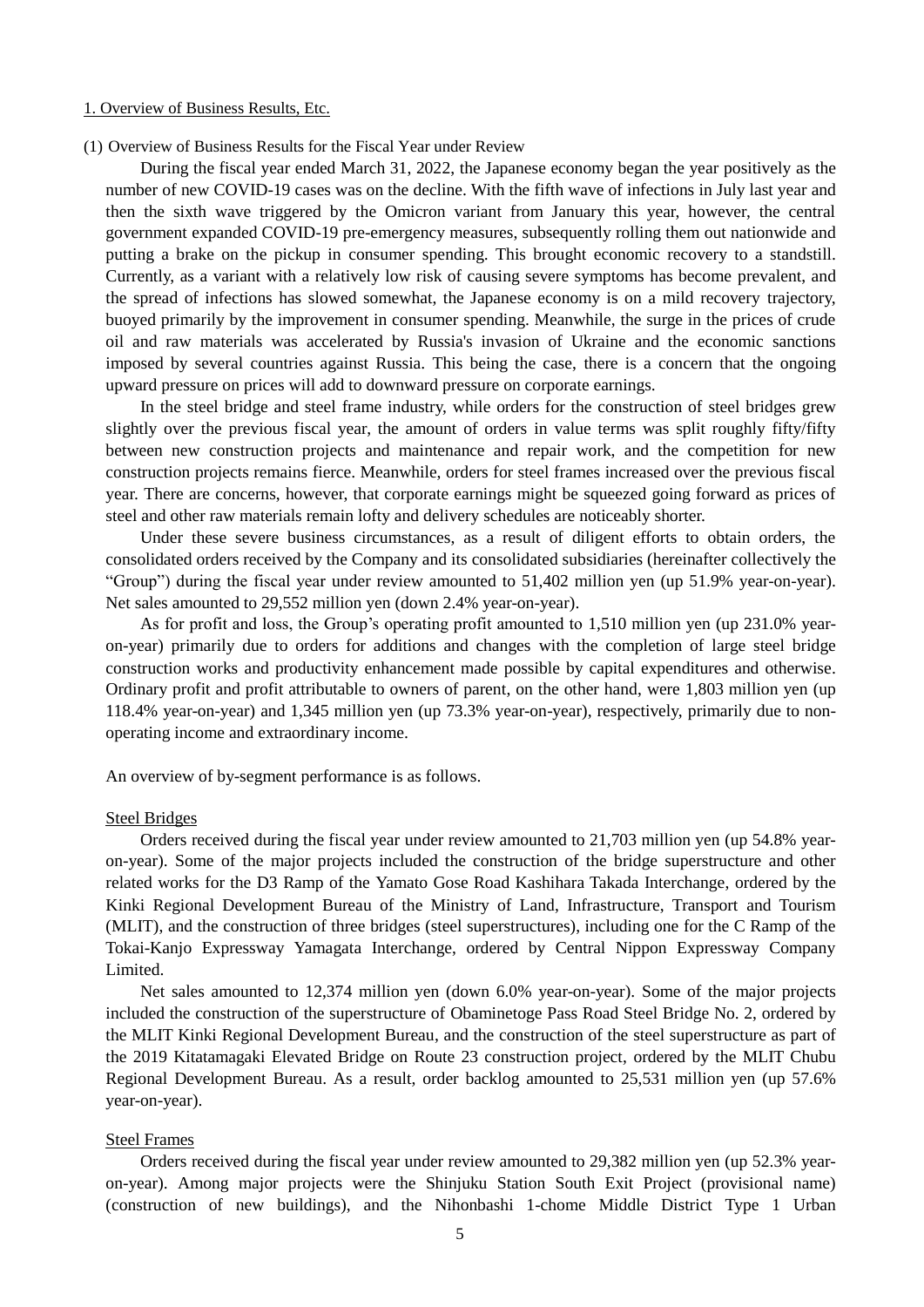Redevelopment Project (construction of new buildings).

Net sales amounted to 16,487 million yen (up 4.5% year-on-year), which included sales from construction works using the percentage-of-completion method regarding large-scale redevelopment construction projects. As a result, order backlog amounted to 31,224 million yen (up 70.1% year-on-year).

#### Infrastructure and the Environment

Orders received in the environmental business, including wind power generation, and the overseas business, mainly in the area of infrastructure, amounted to 316 million yen (down 39.2% year-on-year), and net sales amounted to ¥130 million (down 83.9% year-on-year). As a result, order backlog amounted to 203 million yen (up 1,013.3% year-on-year).

#### Real Estate

The Group engages in the real estate business by renting out unused plots of its Osaka Works in Nishi-Yodogawa Ward, Osaka City. Segment net sales amounted to 414 million yen (up 1.9% year-onyear).

#### **Others**

The Group engages in other businesses, including printing. Net sales from these businesses amounted to 144 million yen (up 17.1% year-on-year).

(2) Overview of Financial Position for the Fiscal Year under Review

The Group's total assets at the end of the fiscal year under review amounted to 52,526 million yen (an increase of 2,582 million year-on-year).

Current assets amounted to 31,600 million yen (an increase of 2,868 million yen year-on-year) as notes receivable, accounts receivable from completed construction contracts, and contract assets declined by 930 million yen while cash and deposits increased by 3,411 million yen. Non-current assets amounted to 20,925 million yen (a decrease of 285 million yen year-on-year).

In terms of liabilities, current liabilities amounted to 13,847 million yen (an increase of 2,050 million year-on-year) primarily due to an increase in notes payable and accounts payable for construction contracts by 1,000 million yen. Non-current liabilities amounted to 9,135 million yen (a decrease of 970 million yen year-on-year), and accordingly, total liabilities amounted to 22,982 million yen (an increase of 1,079 million yen year-on-year).

Net assets amounted to 29,543 million yen (an increase of 1,502 million yen year-on-year) primarily due to an increase in retained earnings by 966 million yen.

(3) Overview of Cash Flows for the Fiscal Year under Review

The status of cash flows and their contributing factors are as follows.

The balance of cash and cash equivalents (hereinafter referred to as "net cash") at the end of the fiscal year under review was 12,338 million yen on a consolidated basis, an increase of 3,411 million yen from the end of the previous fiscal year.

(Cash flows from operating activities)

Net cash provided by operating activities amounted to 4,816 million yen (3,419 million yen provided in the previous fiscal year). This was primarily due to income before income taxes of 1,922 million yen.

(Cash flows from investing activities)

Net cash provided by investing activities amounted to 37 million yen (2,516 million yen used in the previous fiscal year). This was primarily due to proceeds from sales of investment securities of 142 million yen, despite outflows of 207 million yen for the acquisition of non-current assets.

(Cash flows from financing activities)

Net cash used in financing activities amounted to 1,446 million yen (686 million yen used in the previous fiscal year). This was primarily due to outflows of 2,160 million yen for the redemption of bonds despite proceeds from the issuance of bonds of 1,477 million yen.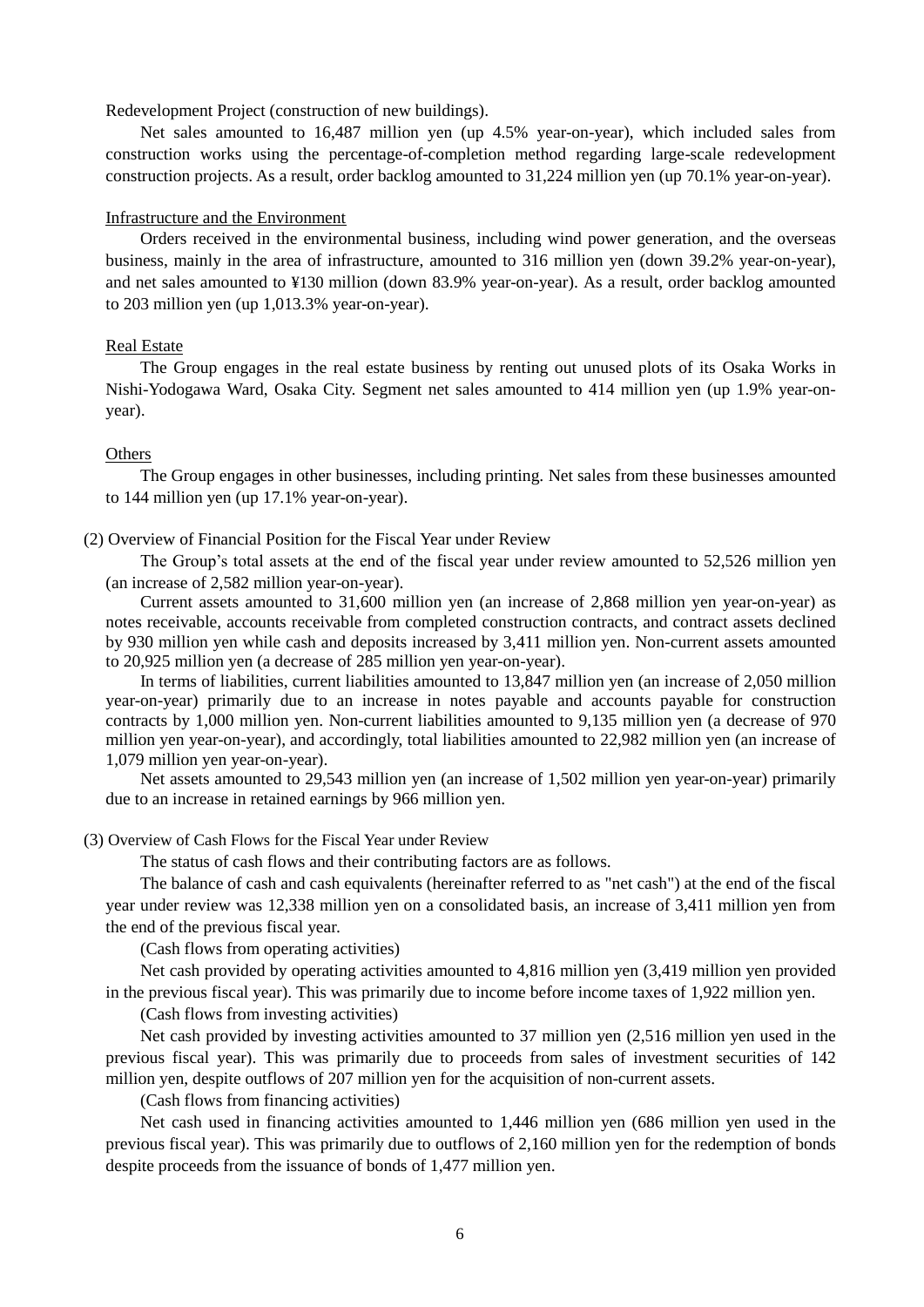### (Reference) Indicators related to cash flows

|                                                       | <b>Fiscal Year Ended</b> |                |                |                |                |
|-------------------------------------------------------|--------------------------|----------------|----------------|----------------|----------------|
|                                                       | March 31, 2018           | March 31, 2019 | March 31, 2020 | March 31, 2021 | March 31, 2022 |
| Equity ratio                                          | 49.7%                    | 51.2%          | 52.4%          | 55.4%          | 55.4%          |
| Equity ratio<br>based on fair<br>value                | 20.2%                    | 16.2%          | 13.9%          | 20.5%          | 19.3%          |
| Ratio of<br>interest-bearing<br>debt to cash<br>flows | 4.0 years                | 3.0 years      |                | 2.9 years      | 1.9 years      |
| Interest<br>coverage ratio                            | 38.1 times               | 37.8 times     |                | 46.7 times     | 65.5 times     |

[Calculation methods]

Equity ratio: total equity / total assets

Equity ratio based on fair value: market capitalization / total assets

Ratio of interest-bearing debt to cash flows: interest-bearing debt outstanding / cash flows from operating activities

Interest coverage ratio: cash flows from operating activities / interest paid

#### Notes:

- 1. Each of the above indicators is calculated based on financial figures on a consolidated basis.
- 2. Market capitalization is calculated based on the total number of shares issued, excluding treasury shares.
- 3. Cash flows from operating activities are used as cash flows.
- 4. Interest-bearing debt outstanding covers all liabilities with interest payments among liabilities stated in consolidated balance sheets.
- 5. As interest payments, interest expenses in the consolidated statements of cash flows are used.
- 6. The ratio of interest-bearing debt to cash flows and the interest coverage ratio of the fiscal year ended March 31, 2020, are not stated because cash flows from operating activities for the fiscal year were negative.

### (4) Future Outlook

The Japanese economy is expected to remain on a mild recovery path if the government continues to promote economic normalization while controlling COVID-19. Meanwhile, if prolonged further, the Ukrainian crisis will add considerable downward pressure to the global economy, with Europe experiencing the brunt of impact, with the result that the rise in prices of natural resources and raw materials will cut into corporate earnings, which in turn can deter their capital expenditures and then dampen the recovery of consumer spending.

In the steel bridge and steel frame industry, orders are anticipated for a number of steel bridge-related projects, which are designed to strengthen existing infrastructure to cope with frequent natural disasters or enhance them in accordance with the Basic Act for National Resilience Contributing to Preventing and Mitigating Disasters for Developing Resilience in the Lives of the Citizenry. Also on the horizon are orders for projects to construct large steel bridges, such as the Osaka Wangan Expressway Western Extension Route, to transform existing highways into four lanes, and to drastically upgrade obsolete highways and other structures. Yet, fierce competition for new orders is expected to continue.

Meanwhile, in the area of steel frames, the Group expects to receive multiple orders for large-scale urban redevelopment projects in the Tokyo metropolitan area and elsewhere. However, there are concerns that corporate earnings will be placed under pressure going forward, as prices of steel and other materials might continue to soar, delivery schedules tighten, and transportation and other costs increase.

Against this backdrop, the Company chose to move to the top-tier "prime" section under the Tokyo Stock Exchange's reorganization, which commenced in April 2022, with a view toward contributing to the creation of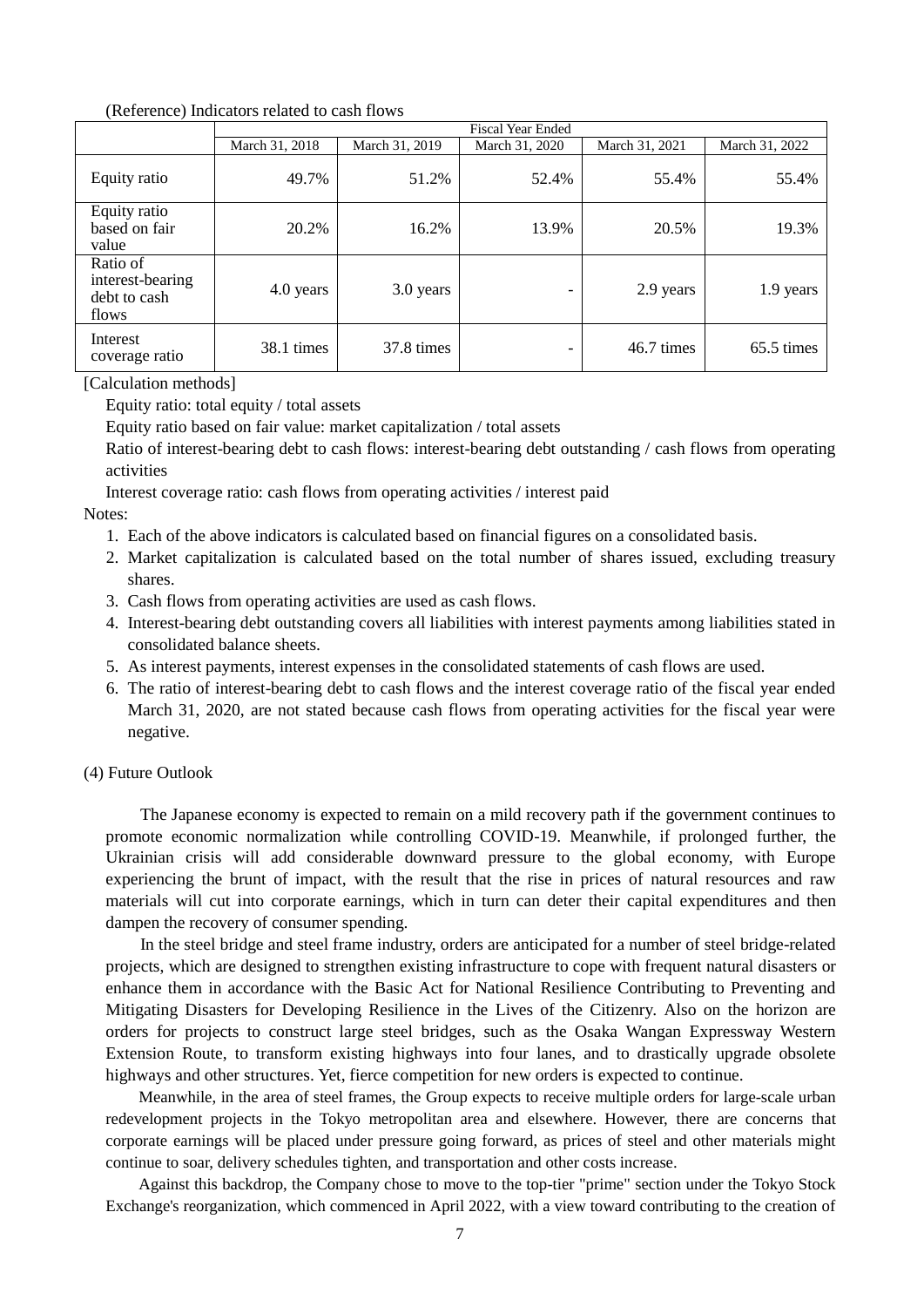a sustainable society and further enhancing corporate value and corporate governance.

The Group's forecasts for its consolidated earnings results for the fiscal year ending March 31, 2023, are net sales of 49,000 million yen, operating profit of 700 million yen, ordinary profit of 750 million yen, and profit attributable to owners of parent of 400 million yen.

### 2. Basic Views on the Selection of Accounting Standards

The Group plans to continue to prepare its consolidated financial statements under the Japanese GAAP for the foreseeable future, in consideration of the comparability of data to allow for comparisons among different periods and with other companies.

With regard to the adoption of the International Financial Reporting Standards (IFRS), the Group will make appropriate judgments in consideration of various circumstances within and outside of Japan.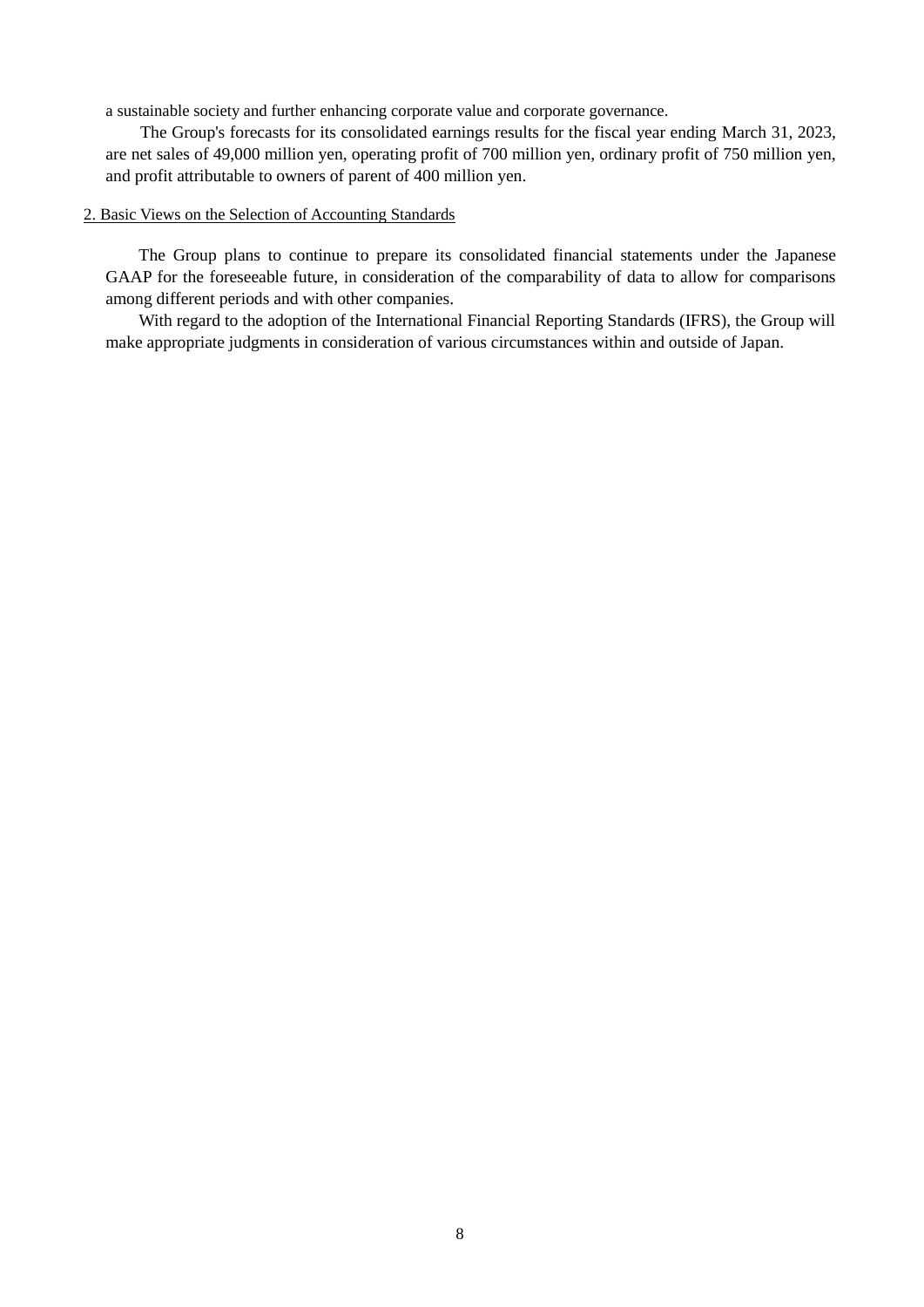### 3. Consolidated Financial Statements and Primary Notes

(1) Consolidated Balance Sheets

(Millions of yen)

|                                                          | As of March 31, 2021 | As of March 31, 2022 |
|----------------------------------------------------------|----------------------|----------------------|
| Assets                                                   |                      |                      |
| <b>Current</b> assets                                    |                      |                      |
| Cash and deposits                                        | 8,927                | 12.338               |
| Notes receivable, accounts receivable from               | 16,988               |                      |
| completed construction contracts                         |                      |                      |
| Notes receivable, accounts receivable from               |                      | 16,057               |
| completed construction contracts, and contract<br>assets |                      |                      |
| Electronically recorded monetary claims - operating      | 972                  | 1.662                |
| Costs on construction contracts in progress              | 156                  | 181                  |
| Raw materials and supplies                               | 363                  | 561                  |
| Accounts receivable - other                              | 183                  | 496                  |
| Other                                                    | 1,143                | 305                  |
| Allowance for doubtful accounts                          | (2)                  | (2)                  |
| Total current assets                                     | 28,732               | 31,600               |
| Non-current assets                                       |                      |                      |
| Property, plant and equipment                            |                      |                      |
| <b>Buildings and structures</b>                          | 12,818               | 12,876               |
| Machinery and vehicles                                   | 8,104                | 8,090                |
| Land                                                     | 8,585                | 8.585                |
| Other                                                    | 2,223                | 2,289                |
| Accumulated depreciation                                 | (17, 379)            | (17, 835)            |
| Total property, plant and equipment                      | 14,351               | 14,005               |
| Intangible assets                                        |                      |                      |
| Goodwill                                                 | 1,223                | 917                  |
| Other                                                    | 114                  | 118                  |
| Total intangible assets                                  | 1,337                | 1,035                |
| Investments and other assets                             |                      |                      |
| Investment securities                                    | 5,180                | 5,573                |
| Long-term loans receivable                               | 95                   | 93                   |
| Deferred tax assets                                      | 104                  | 44                   |
| Other                                                    | 234                  | 266                  |
| Allowance for doubtful accounts                          | (92)                 | (92)                 |
| Total investments and other assets                       | 5,521                | 5,884                |
| Total non-current assets                                 | 21,211               | 20,925               |
| <b>Total assets</b>                                      | 49.944               | 52,526               |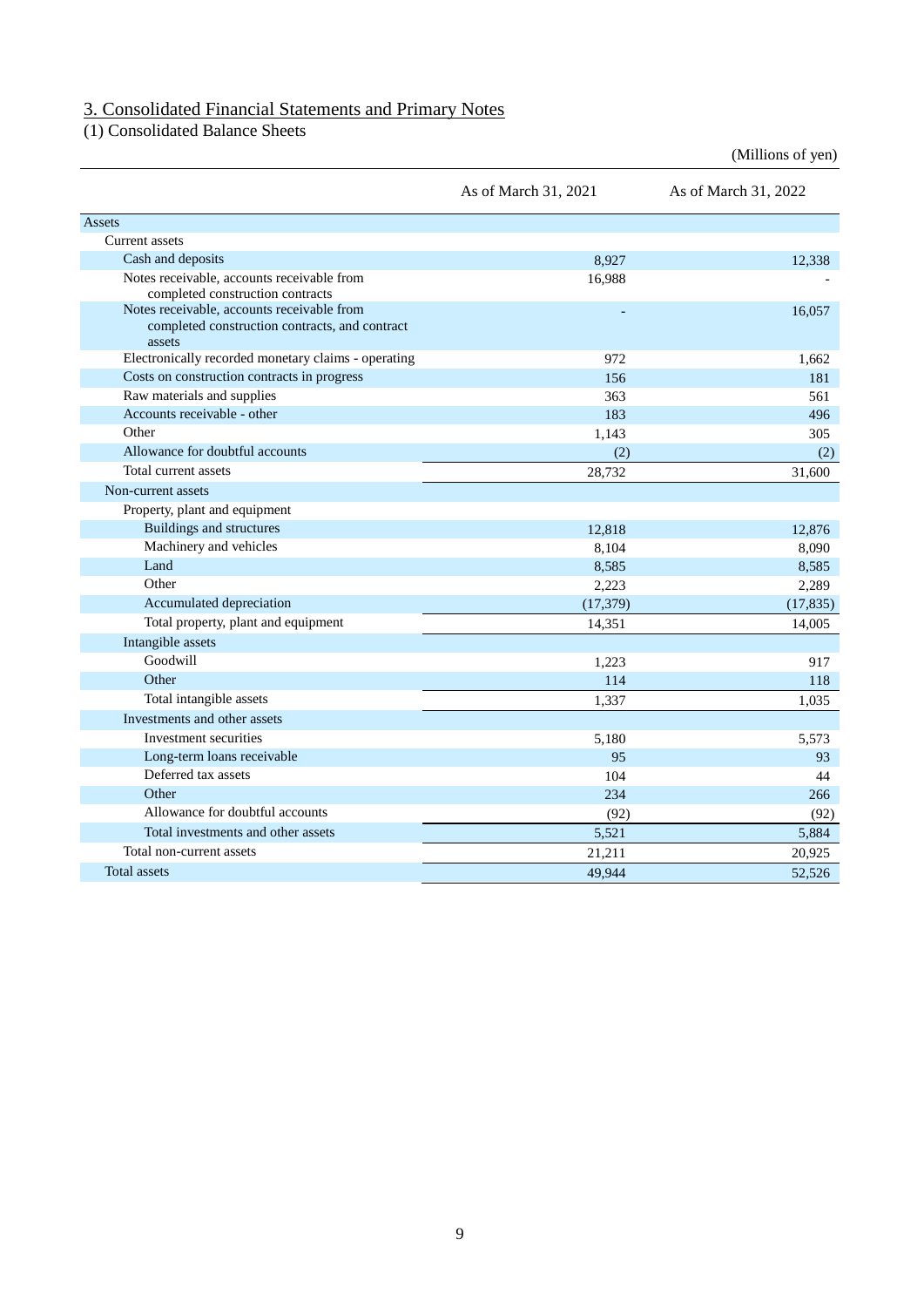|                                                               | As of March 31, 2021 | As of March 31, 2022 |
|---------------------------------------------------------------|----------------------|----------------------|
| Liabilities                                                   |                      |                      |
| <b>Current liabilities</b>                                    |                      |                      |
| Notes payable, accounts payable for construction<br>contracts | 5,158                | 6.158                |
| Electronically recorded obligations - operating               | 256                  | 312                  |
| Short-term borrowings                                         | 1,947                | 2,472                |
| Current portion of bonds payable                              | 2,110                | 1,760                |
| Income taxes payable                                          | 99                   | 273                  |
| Accrued consumption taxes                                     | 296                  | 537                  |
| Advances received on construction contracts in<br>progress    | 816                  | 1,102                |
| Provision for bonuses                                         | 375                  | 466                  |
| Provision for loss on construction contracts                  | 219                  | 136                  |
| Other                                                         | 515                  | 626                  |
| Total current liabilities                                     | 11,796               | 13,847               |
| Non-current liabilities                                       |                      |                      |
| Bonds payable                                                 | 3,570                | 3.260                |
| Long-term borrowings                                          | 2,340                | 1,509                |
| Deferred tax liabilities                                      | 1,078                | 1,377                |
| Retirement benefit liability                                  | 2,581                | 2,515                |
| Other                                                         | 536                  | 473                  |
| Total non-current liabilities                                 | 10.106               | 9.135                |
| <b>Total liabilities</b>                                      | 21,903               | 22,982               |
| Net assets                                                    |                      |                      |
| Shareholders' equity                                          |                      |                      |
| Share capital                                                 | 6,619                | 6,619                |
| Capital surplus                                               | 8,215                | 8,211                |
| Retained earnings                                             | 11,710               | 12,677               |
| Treasury shares                                               | (734)                | (719)                |
| Total shareholders' equity                                    | 25,811               | 26,789               |
| Accumulated other comprehensive income                        |                      |                      |
| Valuation difference on available-for-sale securities         | 1,937                | 2,293                |
| Remeasurements of defined benefit plans                       | (57)                 | 9                    |
| Total accumulated other comprehensive income                  | 1,880                | 2,302                |
| Non-controlling interests                                     | 349                  | 451                  |
| Total net assets                                              | 28,040               | 29,543               |
| Total liabilities and net assets                              | 49.944               | 52.526               |

(Millions of yen)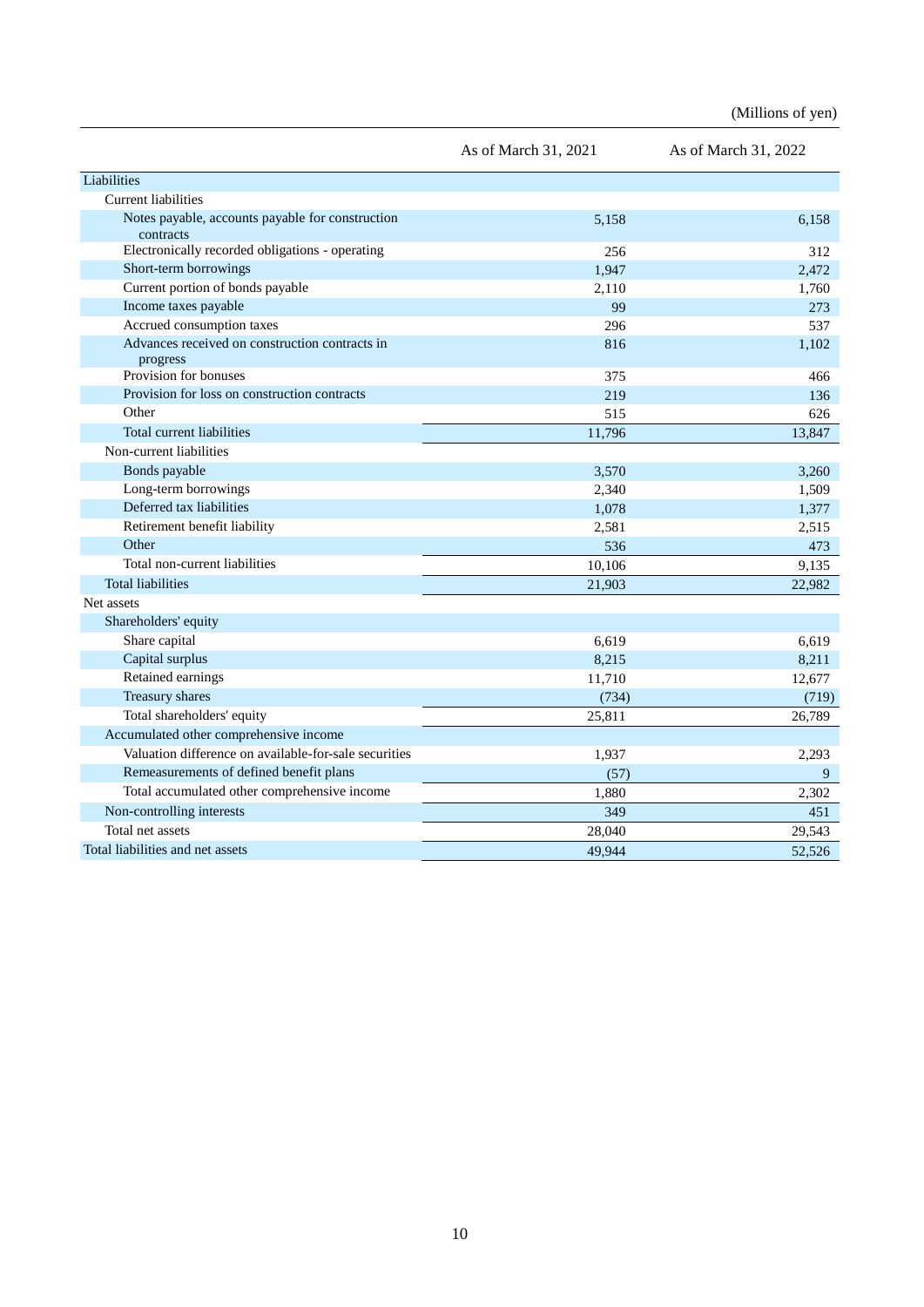# (2) Consolidated Statements of Income and Consolidated Statements of Comprehensive Income

Consolidated Statements of Income

|                                                   |                    | (Millions of yen)  |
|---------------------------------------------------|--------------------|--------------------|
|                                                   | <b>Fiscal Year</b> | <b>Fiscal Year</b> |
|                                                   | from April 1, 2020 | from April 1, 2021 |
|                                                   | to March 31, 2021  | to March 31, 2022  |
| Net sales of completed construction contracts     | 30,293             | 29.552             |
| Cost of sales of completed construction contracts | 26,569             | 24,675             |
| Gross profit on completed construction contracts  | 3,723              | 4,876              |
| Selling, general and administrative expenses      | 3,267              | 3,366              |
| Operating profit                                  | 456                | 1,510              |
| Non-operating income                              |                    |                    |
| Interest income                                   | $\mathbf{1}$       | $\mathbf{0}$       |
| Dividend income                                   | 155                | 172                |
| Insurance claim income                            | 180                | 5                  |
| Rental income from buildings                      | 56                 | 57                 |
| Gain on sales of scraps                           | 48                 | 88                 |
| Compensation income for damage                    | 103                | 27                 |
| Miscellaneous income                              | 31                 | 57                 |
| Total non-operating income                        | 578                | 409                |
| Non-operating expenses                            |                    |                    |
| Interest expenses                                 | 66                 | 59                 |
| Bond issuance costs                               | 34                 | 22                 |
| Commission expenses                               | 83                 | 12                 |
| Electricity sale expenses                         | 20                 | 18                 |
| Miscellaneous expenses                            | 3                  | 2                  |
| Total non-operating expenses                      | 208                | 116                |
| Ordinary profit                                   | 825                | 1,803              |
| Extraordinary income                              |                    |                    |
| Gain on sale of non-current assets                | $\boldsymbol{0}$   | $\overline{0}$     |
| Gain on sale of investment securities             | $\overline{7}$     | 122                |
| Gain on redemption of memberships                 | 5                  |                    |
| Other                                             | $\mathbf{0}$       |                    |
| Total extraordinary income                        | 14                 | 123                |
| <b>Extraordinary losses</b>                       |                    |                    |
| Loss on sale of non-current assets                | 1                  | $\mathbf{0}$       |
| Loss on retirement of non-current assets          | $\overline{2}$     | 4                  |
| Loss on redemption of investment securities       | $\overline{0}$     |                    |
| Other                                             | $\overline{0}$     |                    |
| Total extraordinary losses                        | 5                  | 5                  |
| Profit before income taxes                        | 835                | 1,922              |
| Income taxes – current                            | 116                | 298                |
| Income taxes - deferred                           | (207)              | 175                |
| Total income taxes                                | (91)               | 474                |
| Profit                                            | 926                | 1,447              |
| Profit attributable to non-controlling interests  | 149                | 102                |
| Profit attributable to owners of parent           | 776                | 1,345              |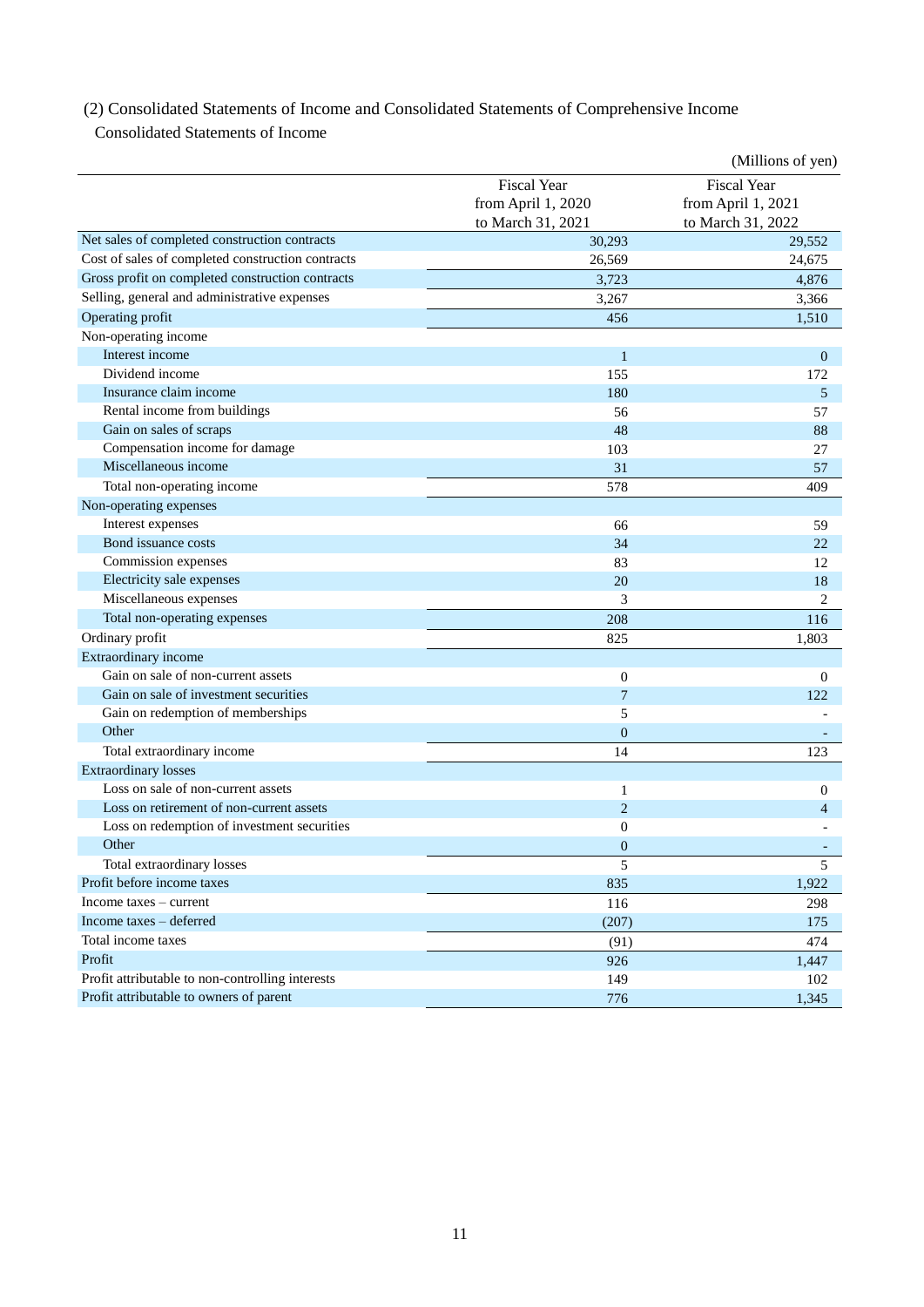Consolidated Statements of Comprehensive Income

|                                                                   |                     | (Millions of yen)   |
|-------------------------------------------------------------------|---------------------|---------------------|
|                                                                   | <b>Fiscal Year</b>  | <b>Fiscal Year</b>  |
|                                                                   | from April $1,2020$ | from April $1,2021$ |
|                                                                   | to March 31, 2021   | to March 31, 2022   |
| Profit                                                            | 926                 | 1,447               |
| Other comprehensive income                                        |                     |                     |
| Valuation difference on available-for-sale securities             | 795                 | 356                 |
| Remeasurements of defined benefit plans, net of tax               | (32)                | 66                  |
| Total other comprehensive income                                  | 762                 | 422                 |
| Comprehensive income                                              | 1,689               | 1,870               |
| Comprehensive income attributable to                              |                     |                     |
| Comprehensive income attributable to owners of parent             | 1.539               | 1.767               |
| Comprehensive income attributable to non-controlling<br>interests | 149                 | 102                 |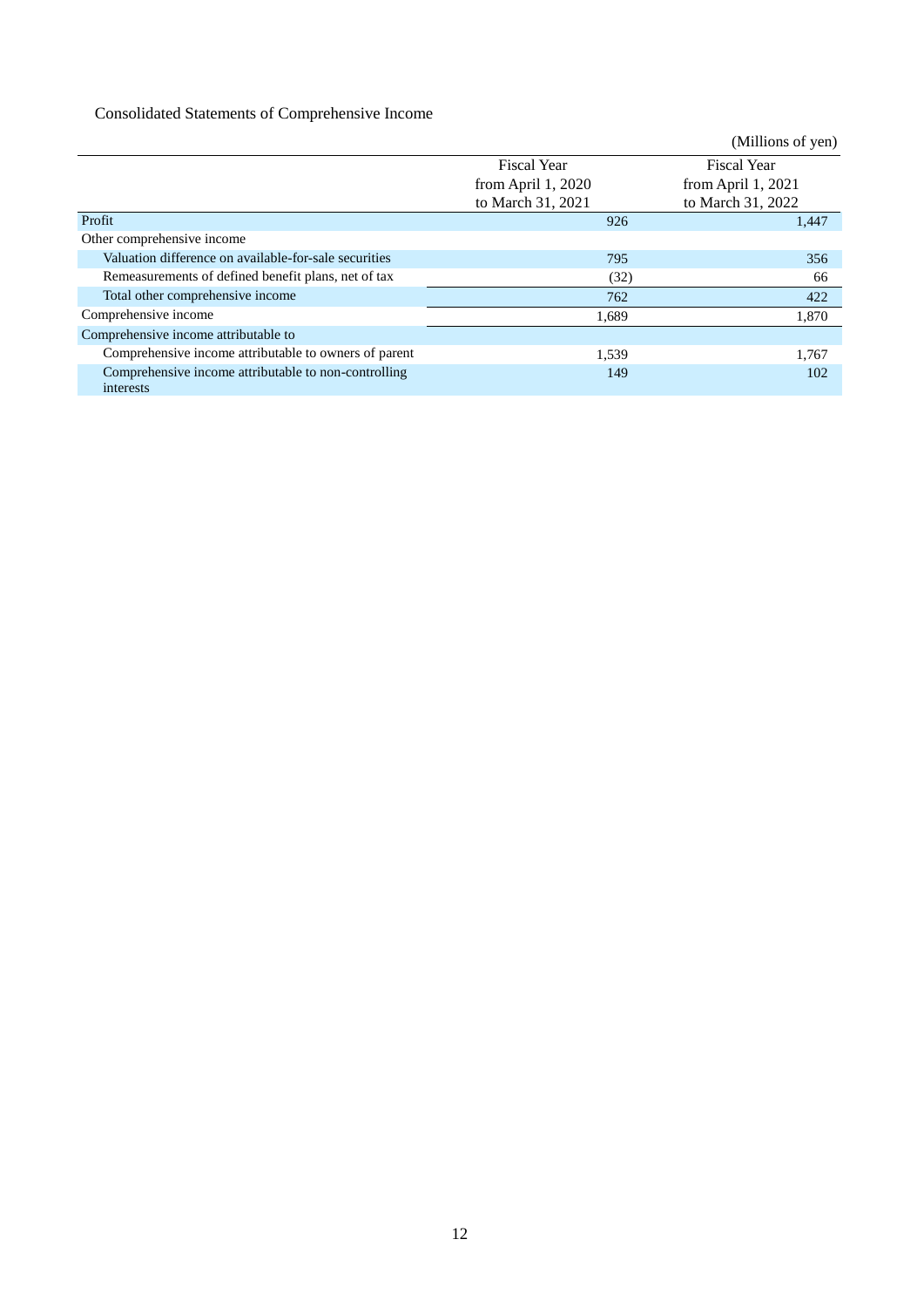# (3) Consolidated Statements of Changes in Equity

Fiscal Year Ended March 31, 2021 (April 1, 2020 to March 31, 2021)

(Millions of yen)

|                                                         | Shareholders' equity |                    |                      |                    |                                  |
|---------------------------------------------------------|----------------------|--------------------|----------------------|--------------------|----------------------------------|
|                                                         | Share capital        | Capital<br>surplus | Retained<br>earnings | Treasury<br>shares | Total<br>shareholders'<br>equity |
| Balance at beginning of period                          | 6,619                | 8,222              | 11,218               | (578)              | 25,482                           |
| Changes during period                                   |                      |                    |                      |                    |                                  |
| Dividends of surplus                                    |                      |                    | (284)                |                    | (284)                            |
| Profit attributable to owners of parent                 |                      |                    | 776                  |                    | 776                              |
| Purchase of treasury shares                             |                      |                    |                      | (174)              | (174)                            |
| Disposal of treasury shares                             |                      | (7)                |                      | 18                 | 11                               |
| Net changes in items other than<br>shareholders' equity |                      |                    |                      |                    |                                  |
| Total changes during period                             |                      | (7)                | 492                  | (156)              | 328                              |
| Balance at end of period                                | 6,619                | 8,215              | 11,710               | (734)              | 25,811                           |

|                                                            | Accumulated other comprehensive income                      |                                            |                                                    |                              |                  |
|------------------------------------------------------------|-------------------------------------------------------------|--------------------------------------------|----------------------------------------------------|------------------------------|------------------|
|                                                            | Valuation difference<br>on available-for-sale<br>securities | Remeasurements of<br>defined benefit plans | Total accumulated<br>other comprehensive<br>income | Non-controlling<br>interests | Total net assets |
| Balance at beginning of<br>period                          | 1,141                                                       | (24)                                       | 1,117                                              | $\overline{\phantom{a}}$     | 26,600           |
| Changes during period                                      |                                                             |                                            |                                                    |                              |                  |
| Dividends of surplus                                       |                                                             |                                            |                                                    |                              | (284)            |
| Profit<br>attributable<br>to<br>owners of parent           |                                                             |                                            |                                                    |                              | 776              |
| Purchase<br>of<br>treasury<br>shares                       |                                                             |                                            |                                                    |                              | (174)            |
| Disposal<br>of<br>treasury<br>shares                       |                                                             |                                            |                                                    |                              | 11               |
| Net changes in items<br>other than shareholders'<br>equity | 795                                                         | (32)                                       | 762                                                | 349                          | 1,112            |
| Total<br>changes<br>during<br>period                       | 795                                                         | (32)                                       | 762                                                | 349                          | 1,440            |
| Balance at end of period                                   | 1,937                                                       | (57)                                       | 1,880                                              | 349                          | 28,040           |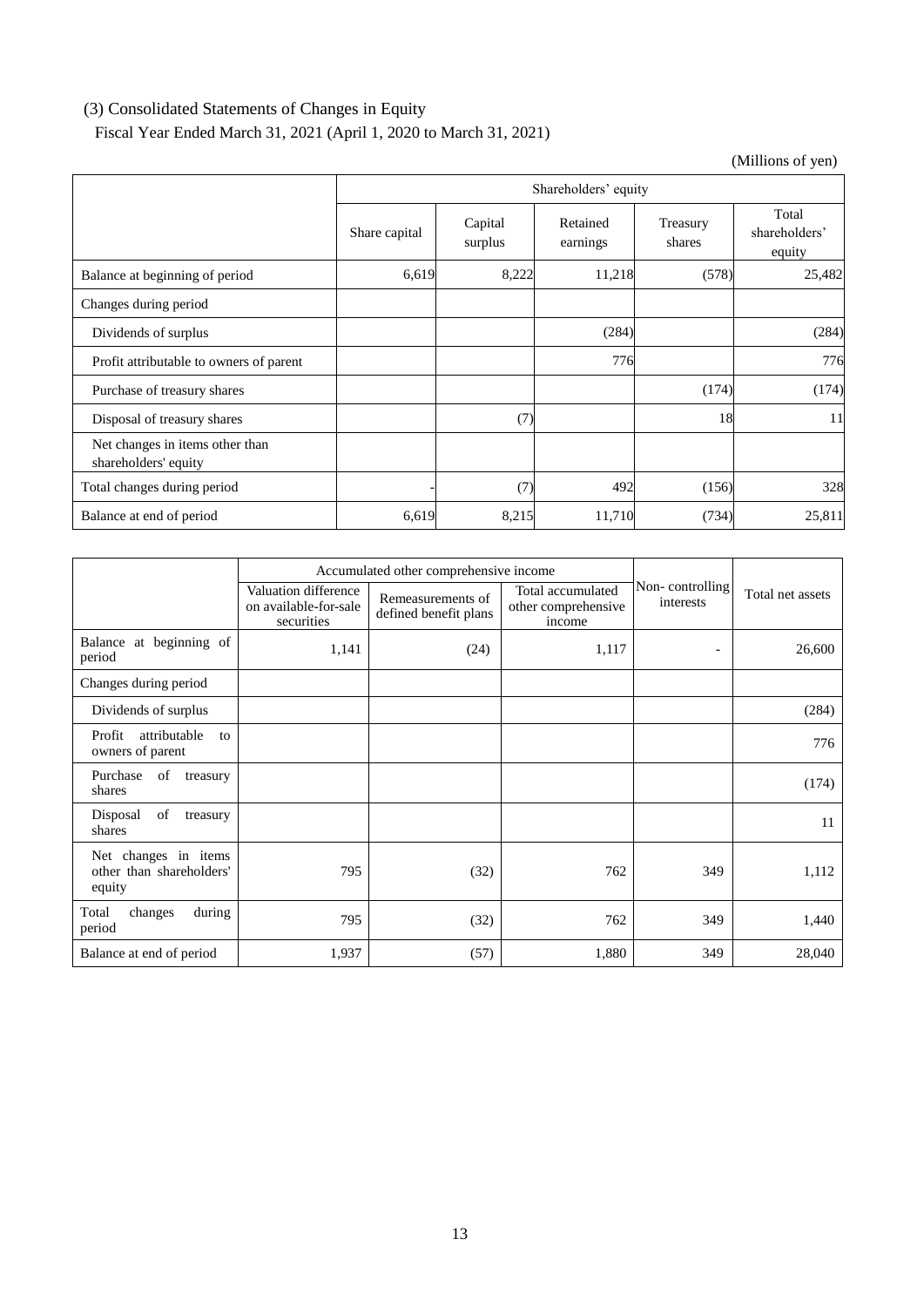# Fiscal Year Ended March 31, 2022 (April 1, 2021 to March 31, 2022)

(Millions of yen)

|                                                         | Shareholders' equity |                    |                      |                    |                                  |
|---------------------------------------------------------|----------------------|--------------------|----------------------|--------------------|----------------------------------|
|                                                         | Share capital        | Capital<br>surplus | Retained<br>earnings | Treasury<br>shares | Total<br>shareholders'<br>equity |
| Balance at beginning of period                          | 6,619                | 8,215              | 11,710               | (734)              | 25,811                           |
| Cumulative effects of changes in<br>accounting policies |                      |                    | 3                    |                    | 3                                |
| <b>Restated balance</b>                                 | 6,619                | 8,215              | 11,714               | (734)              | 25,814                           |
| Changes during period                                   |                      |                    |                      |                    |                                  |
| Dividends of surplus                                    |                      |                    | (382)                |                    | (382)                            |
| Profit attributable to owners of parent                 |                      |                    | 1,345                |                    | 1,345                            |
| Purchase of treasury shares                             |                      |                    |                      | (1)                | (1)                              |
| Disposal of treasury shares                             |                      | (3)                |                      | 15                 | 12                               |
| Net changes in items other than<br>shareholders' equity |                      |                    |                      |                    |                                  |
| Total changes during period                             |                      | (3)                | 963                  | 14                 | 974                              |
| Balance at end of period                                | 6,619                | 8,211              | 12,677               | (719)              | 26,789                           |

|                                                               | Accumulated other comprehensive income                      |                                            |                                                    |                              |                  |
|---------------------------------------------------------------|-------------------------------------------------------------|--------------------------------------------|----------------------------------------------------|------------------------------|------------------|
|                                                               | Valuation difference<br>on available-for-sale<br>securities | Remeasurements of<br>defined benefit plans | Total accumulated<br>other comprehensive<br>income | Non-controlling<br>interests | Total net assets |
| Balance at beginning of<br>period                             | 1,937                                                       | (57)                                       | 1,880                                              | 349                          | 28,040           |
| Cumulative impact due<br>to changes in accounting<br>policies |                                                             |                                            |                                                    |                              | 3                |
| Restated balance                                              | 1,937                                                       | (57)                                       | 1,880                                              | 349                          | 28,044           |
| Changes during period                                         |                                                             |                                            |                                                    |                              |                  |
| Dividends of surplus                                          |                                                             |                                            |                                                    |                              | (382)            |
| Profit<br>attributable<br>to<br>owners of parent              |                                                             |                                            |                                                    |                              | 1,345            |
| Purchase<br>of<br>treasury<br>shares                          |                                                             |                                            |                                                    |                              | (1)              |
| Disposal<br>of<br>treasury<br>shares                          |                                                             |                                            |                                                    |                              | 12               |
| Net changes in items<br>other than shareholders'<br>equity    | 356                                                         | 66                                         | 422                                                | 102                          | 524              |
| Total<br>changes<br>during<br>period                          | 356                                                         | 66                                         | 422                                                | 102                          | 1,499            |
| Balance at end of period                                      | 2,293                                                       | 9                                          | 2,302                                              | 451                          | 29,543           |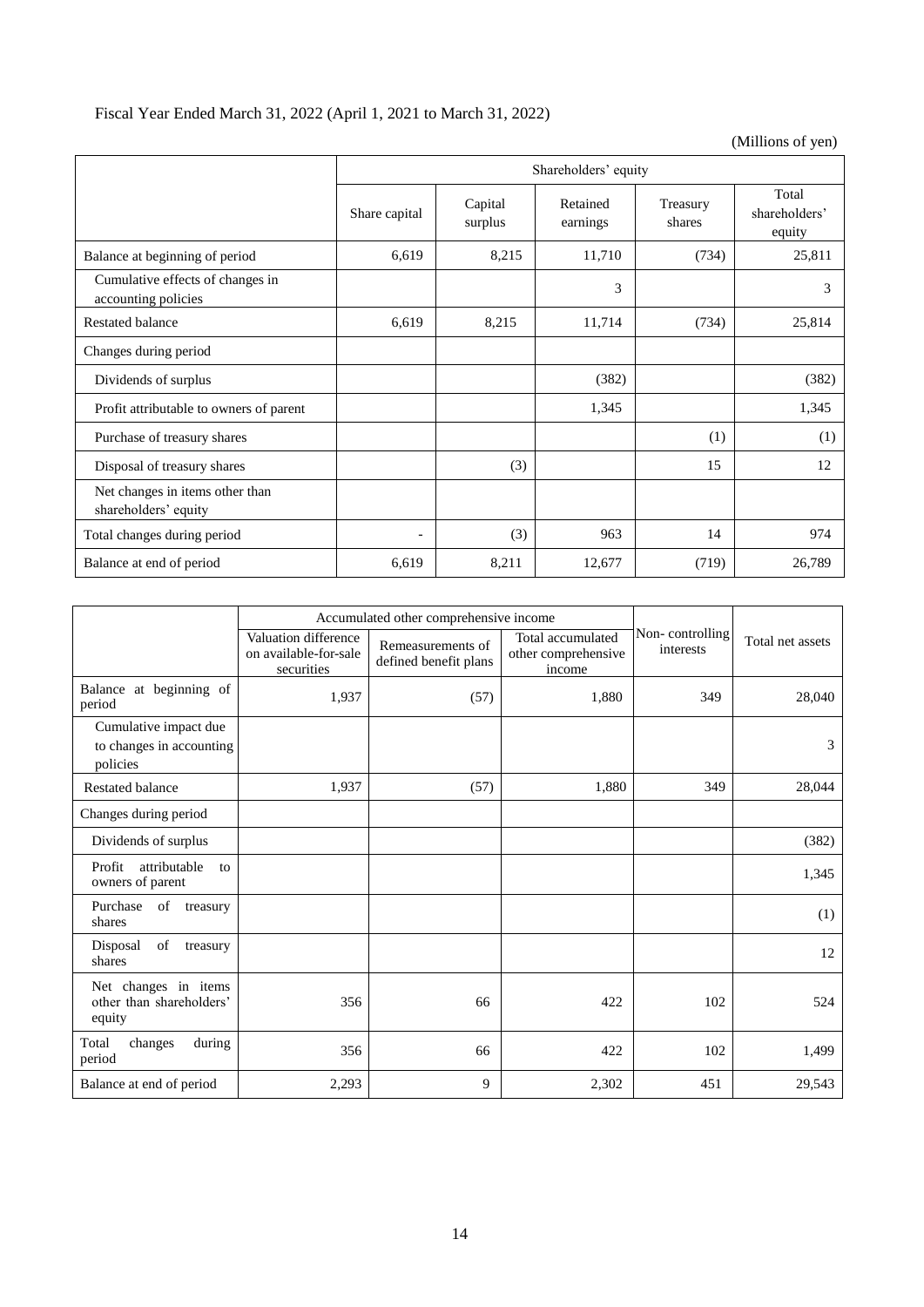# (4) Consolidated Statements of Cash Flows

|                                                                                     |                    | (Millions of yen)  |
|-------------------------------------------------------------------------------------|--------------------|--------------------|
|                                                                                     | <b>Fiscal Year</b> | <b>Fiscal Year</b> |
|                                                                                     | from April 1, 2020 | from April 1, 2021 |
|                                                                                     | to March 31, 2021  | to March 31, 2022  |
| Cash flows from operating activities                                                |                    |                    |
| Profit before income taxes                                                          | 835                | 1,922              |
| Depreciation                                                                        | 646                | 565                |
| Amortization of goodwill                                                            | 305                | 305                |
| Increase (decrease) in allowance for doubtful accounts                              | (0)                | $\Omega$           |
| Increase (decrease) in provision for bonuses                                        | (19)               | 90                 |
| Increase (decrease) in retirement benefit liability                                 | 66                 | 29                 |
| Increase (decrease) in provision for loss on construction                           | (86)               | (82)               |
| contracts                                                                           |                    |                    |
| Interest and dividend income                                                        | (156)              | (172)              |
| Loss (gain) on sale of investment securities                                        | (7)                | (122)              |
| Interest expenses                                                                   | 78                 | 72                 |
| Bond issuance costs                                                                 | 34                 | 22                 |
| Foreign exchange losses (gains)                                                     | (1)                | (4)                |
| Loss (gain) on sale and retirement of property, plant<br>and equipment              | 4                  | 4                  |
| Decrease (increase) in trade receivables                                            | 5,396              | 241                |
| Decrease (increase) in costs on construction contracts                              | 1,197              | (223)              |
| in progress                                                                         |                    |                    |
| Increase (decrease) in trade payables                                               | (2,258)            | 1,057              |
| Increase (decrease) in advances received on                                         | (1,193)            | 286                |
| construction contracts in progress                                                  |                    |                    |
| Decrease (increase) in accounts receivable - other                                  | (22)               | (312)              |
| Decrease (increase) in consumption taxes refund<br>receivable                       | (791)              | 817                |
| Increase (decrease) in accrued consumption taxes                                    | (664)              | 240                |
| Increase (decrease) in accounts payable - other                                     | (258)              | 43                 |
| Other, net                                                                          | 358                | 28                 |
| Subtotal                                                                            | 3,461              | 4,809              |
| Interest and dividends received                                                     | 156                | 172                |
| Interest paid                                                                       | (74)               | (73)               |
| Income taxes paid                                                                   | (51)               | (92)               |
| Net cash provided by (used in) operating activities                                 | 3,491              | 4,816              |
| Cash flows from investing activities                                                |                    |                    |
| Proceeds from redemption of investment securities                                   | 100                | 100                |
| Purchase of non-current assets                                                      | (791)              | (207)              |
| Proceeds from sale of non-current assets                                            | 24                 | 2                  |
| Purchase of investment securities                                                   | (1)                | (1)                |
| Proceeds from sale of investment securities                                         | 13                 | 142                |
| Purchase of shares of subsidiaries resulting in change in<br>scope of consolidation | (1,876)            |                    |
| Proceeds from sale of membership                                                    | $\overline{0}$     |                    |
| Proceeds from redemption of membership                                              | 11                 |                    |
| Proceeds from collection of loans receivable                                        | $\overline{c}$     | 2                  |
| Net cash provided by (used in) investing activities                                 | (2,516)            | 37                 |
|                                                                                     |                    |                    |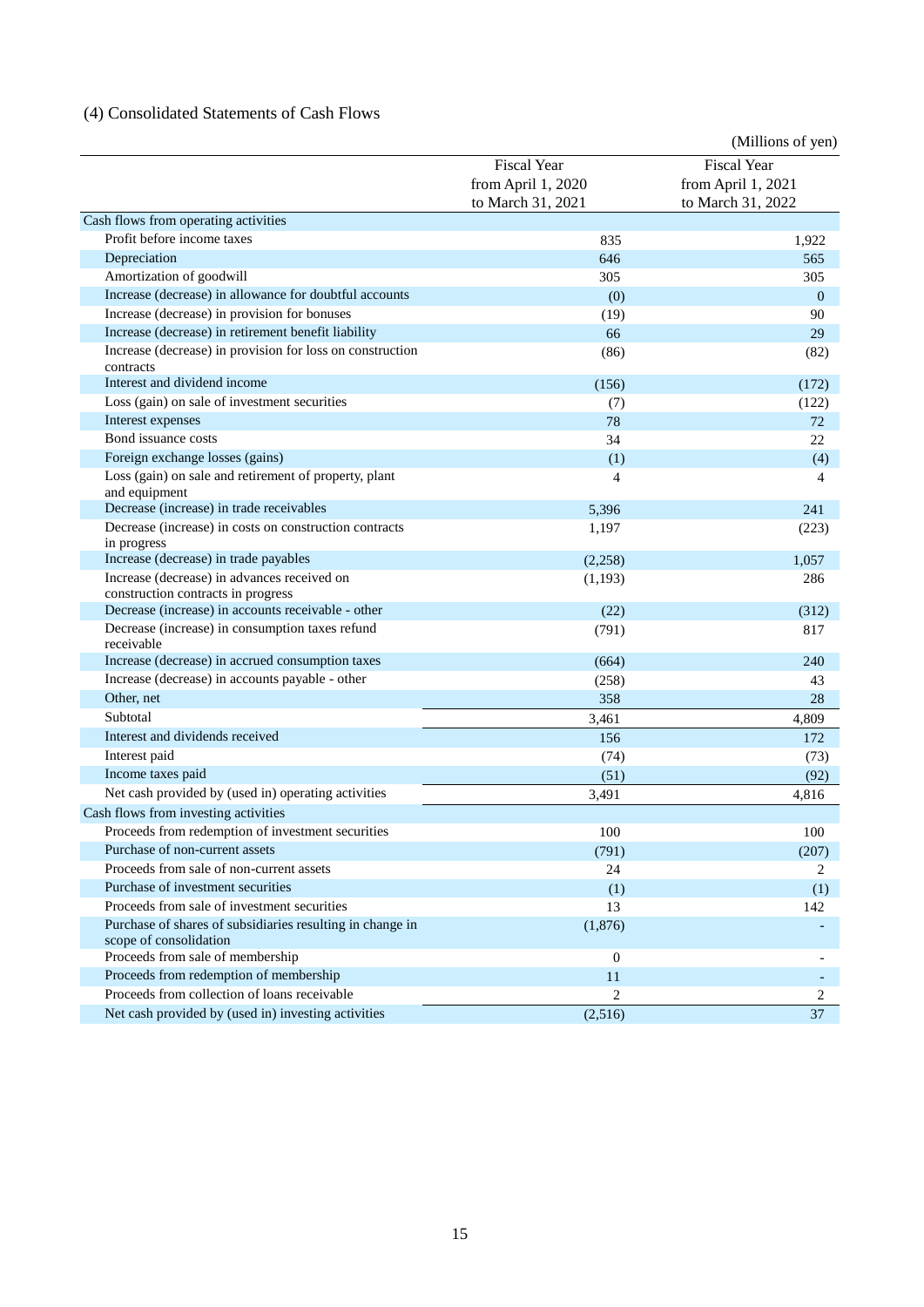|                                                                |                                                               | (Millions of yen)                                             |
|----------------------------------------------------------------|---------------------------------------------------------------|---------------------------------------------------------------|
|                                                                | <b>Fiscal Year</b><br>from April 1, 2020<br>to March 31, 2021 | <b>Fiscal Year</b><br>from April 1, 2021<br>to March 31, 2022 |
| Cash flows from financing activities                           |                                                               |                                                               |
| Net increase (decrease) in short-term borrowings               | 300                                                           | (500)                                                         |
| Repayments of lease liabilities                                | (68)                                                          | (74)                                                          |
| Proceeds from long-term borrowings                             | 1,680                                                         | 900                                                           |
| Repayments of long-term borrowings                             | (1,844)                                                       | (706)                                                         |
| Proceeds from issuance of bonds                                | 1,965                                                         | 1,477                                                         |
| Redemption of bonds                                            | (2,260)                                                       | (2,160)                                                       |
| Proceeds from disposal of treasury shares                      |                                                               | 0                                                             |
| Purchase of treasury shares                                    | (174)                                                         | (1)                                                           |
| Dividends paid                                                 | (284)                                                         | (348)                                                         |
| Dividends paid to non-controlling interests                    |                                                               | (33)                                                          |
| Net cash provided by (used in) financing activities            | (686)                                                         | (1,446)                                                       |
| Effect of exchange rate change on cash and cash<br>equivalents |                                                               | $\overline{4}$                                                |
| Net increase (decrease) in cash and cash equivalents           | 290                                                           | 3,411                                                         |
| Cash and cash equivalents at beginning of period               | 8,636                                                         | 8,927                                                         |
| Cash and cash equivalents at end of period                     | 8,927                                                         | 12,338                                                        |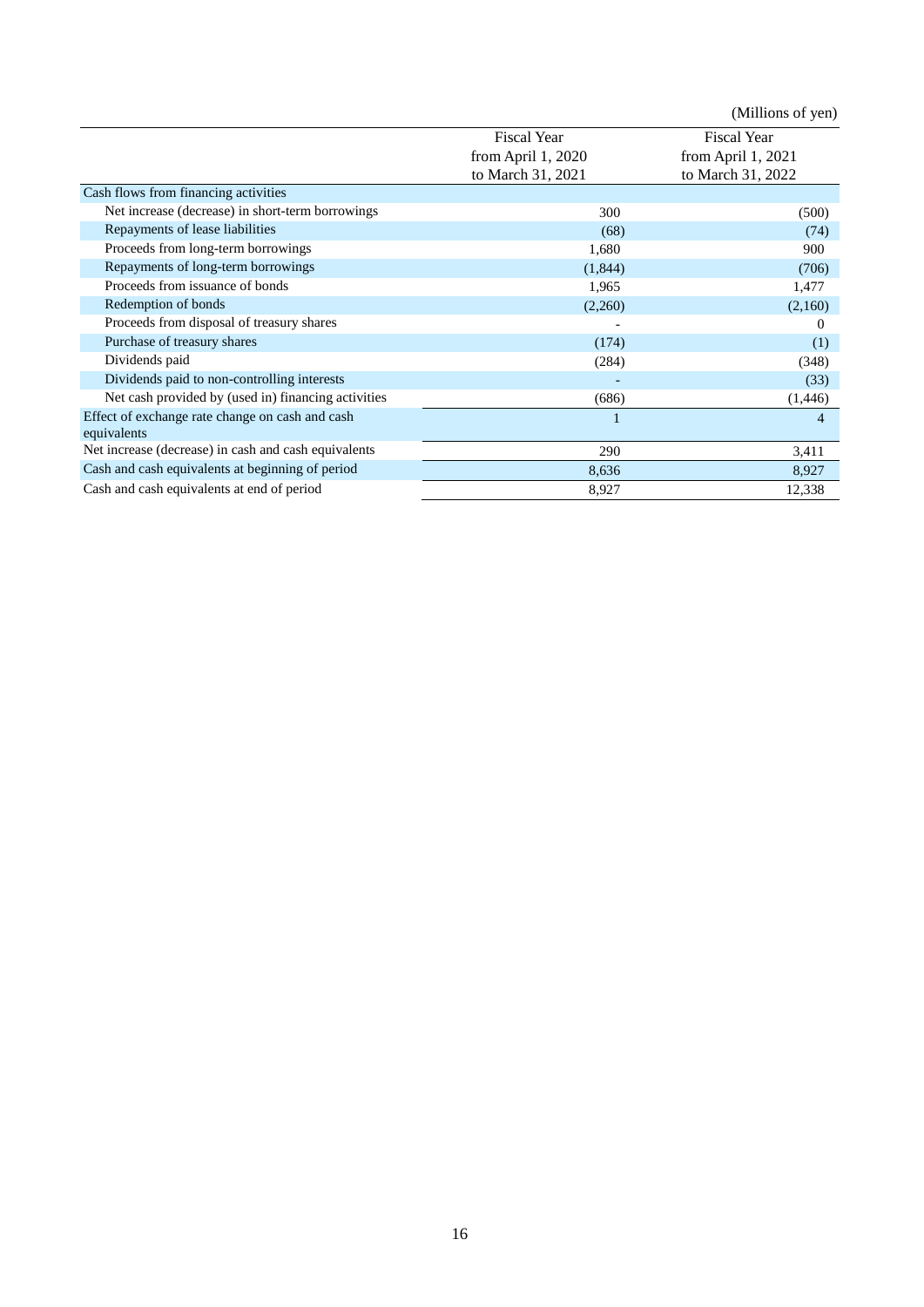#### (5) Notes to the Consolidated Financial Statements

(Notes on the Premise of a Going Concern)

There are no applicable matters to be reported.

#### (Changes in Accounting Policies)

(Application of Accounting Standard for Revenue Recognition)

The Company has applied the "Accounting Standard for Revenue Recognition" (ASBJ Statement No. 29, March 31, 2020; hereinafter "Revenue Recognition Standard") and other standards from the beginning of the reporting period. The Company recognizes revenue when control of a promised good or service is transferred to a customer in an amount that reflects the consideration to which the Company expects to be entitled in exchange for those goods and services.

Previously, the percentage-of-completion method was applied to construction activity whose outcome is deemed certain during the course of the activity, and the completed-contract method was applied otherwise. As a result of this application, however, the Company now recognizes revenue from construction activity that is expected to satisfy performance obligations of transferring goods or services to a customer over time, if control of goods or services is transferred to a customer for a certain period of time. Progress toward satisfaction of performance obligations is estimated from the percentage of the costs incurred by the end of the reporting period to the estimated total cost. Revenue is recognized by the cost recovery method when it is not possible to reasonably estimate progress toward satisfaction of performance obligations but it is probable that the costs incurred will be recovered. For construction activity whose period from the commencement date of a transaction set forth in a contract to the time when it is deemed performance obligations are completely satisfied is very short, an alternative treatment set forth in Paragraph 95 of the "Implementation Guidance on Accounting Standard for Revenue Recognition" (ASBJ Statement No. 30, March 26, 2021) is applied, and revenue is not recognized for a certain period of time but is recognized once performance obligations are completely satisfied.

The Company applies the Revenue Recognition Standard, etc. in accordance with the transitional treatment provided for in the proviso to Paragraph 84 of the Revenue Recognition Standard. The cumulative impact of retroactively applying the new accounting policies to prior periods is adjusted to retained earnings at the beginning of the reporting period, with the new accounting policies applied from the beginning balance.

As a result, net sales of completed construction contracts and cost of sales of completed construction contracts for the fiscal year under review decreased by 37 million yen and 42 million yen, respectively. The impact that this change has on operating profit, ordinary profit, and income before income taxes is negligible. Meanwhile, the beginning-of-year balance of retained earnings increased by 3 million yen.

Following the application of the Revenue Recognition Standard, etc., "Notes receivable, accounts receivable from completed construction contracts," which was presented under "Current assets" in the consolidated balance sheet for the previous fiscal year, has been included under "Notes receivable, accounts receivable from completed construction contracts, and contract assets" from the reporting period. However, in accordance with the transitional treatment set forth in Paragraph 89-2 of the Revenue Recognition Standard, figures for the previous fiscal year have not been reclassified based on the new presentation method.

#### (Application of Accounting Standard for Fair Value Measurement)

The Company has applied the "Accounting Standard for Fair Value Measurement" (ASBJ Statement No. 30, July 4, 2019; hereinafter "Fair Value Measurement Standard") and other standards from the beginning of the reporting period, and will prospectively apply the new accounting policies stipulated by the Fair Value Measurement Standard, etc. in accordance with the transitional treatment provided in Paragraph 19 of the Fair Value Measurement Standard and Paragraph 44-2 of the "Accounting Standard for Financial Instruments" (ASBJ Statement No. 10, July 4, 2019). This change does not have any impact on our consolidated financial statements.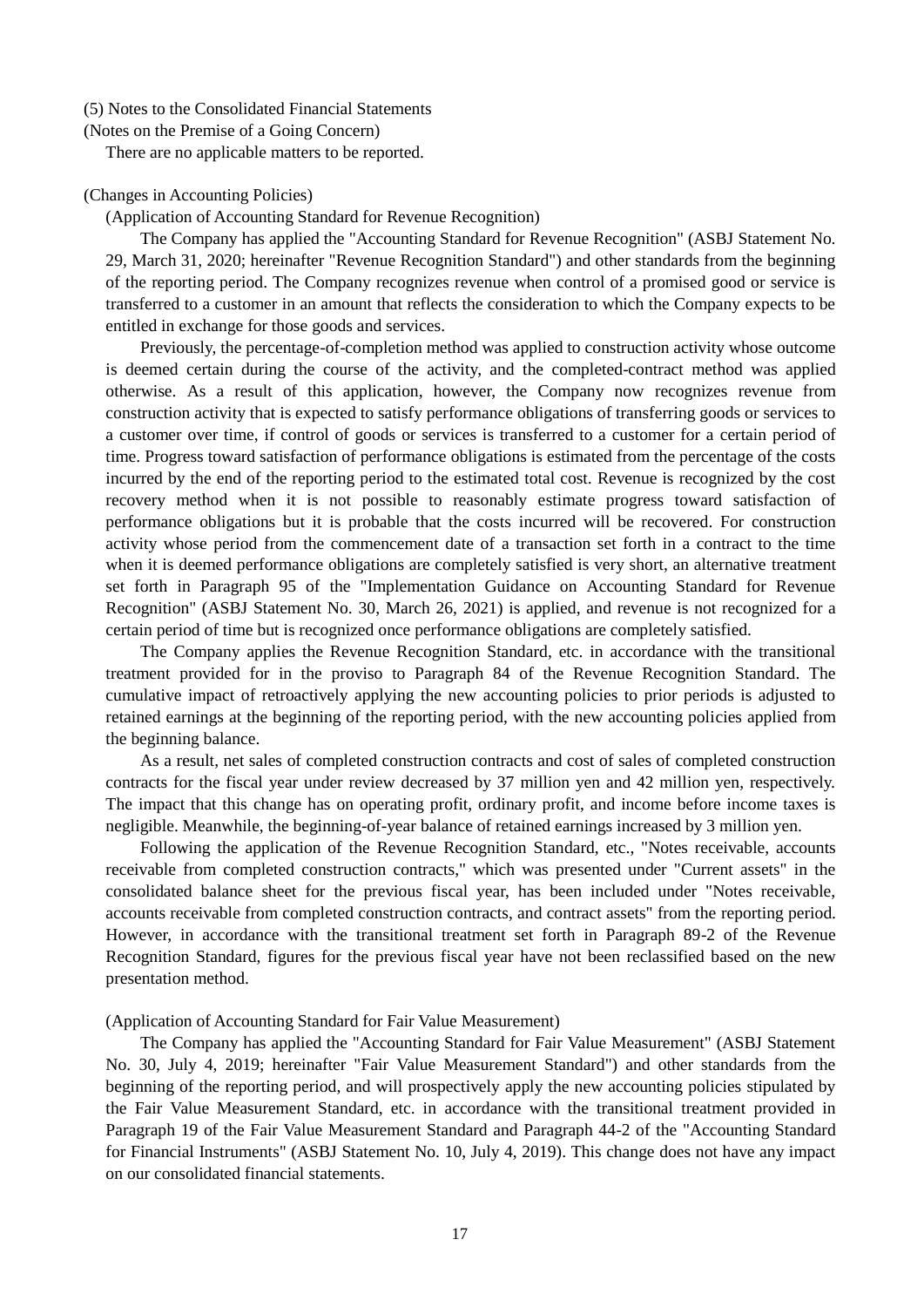(Segments of an Enterprise and Related Information)

1. Description of reportable segments

The Company's reportable segments are components of the Company for which discrete financial information is available and the operating results of which are regularly reviewed by the Company's Board of Directors to make decisions about management resource allocation and to assess the performance of the Company.

The Company operates under a structure consisting of business divisions. Each business division plans comprehensive strategies for its products in Japan and overseas, and conducts its operations based on the strategies.

The Company is composed of business segments classified based on relevant products. The four reportable segments are Steel Bridges, Steel Frames, Infrastructure and the Environment, and Real Estate.

The Steel Bridges segment engages in the design, manufacture, on-site installation and construction, and maintenance and repair of steel bridges. The work of the Steel Frames segment consists of the following: the design, manufacture, and on-site assembly of steel frames and steel towers; the planning, design, implementation, and supervision of construction works; consulting services. As the Company purchased shares of KH FACILITECH Co. Ltd. in the previous fiscal year and made said company a consolidated subsidiary, its businesses has been included in the Steel Frames segment since the previous fiscal year. The segment of Infrastructure and the Environment engages in environmental business, including wind power generation, and overseas business mainly in the area of infrastructure. The Real Estate segment engages in the real estate business by renting out unused plots of the Company's Osaka Works in Nishi-Yodogawa Ward, Osaka City.

2. Method of calculation of net sales, profits or losses, assets, liabilities, and other items by reportable segment

The accounting method for each of the reportable segments is largely the same as that for preparing consolidated financial statements. The amounts of segment profits or losses are based on the operating profit or loss of each segment. Inter-segment sales and transfers are based on current market prices.

As disclosed in "Changes in Accounting Principles," the Company applied the Revenue Recognition Standard from consolidated financial statements for the fiscal year under review, and changed the accounting method for revenue recognition. Accordingly, the Company also changed the method for calculating segment profit or loss for operating segments. As a result, net sales for the Steel Bridges segment and the Steel Frames segment decreased by 71 million yen and increased by 34 million yen, respectively. The impact that this change has on respective segment profit is negligible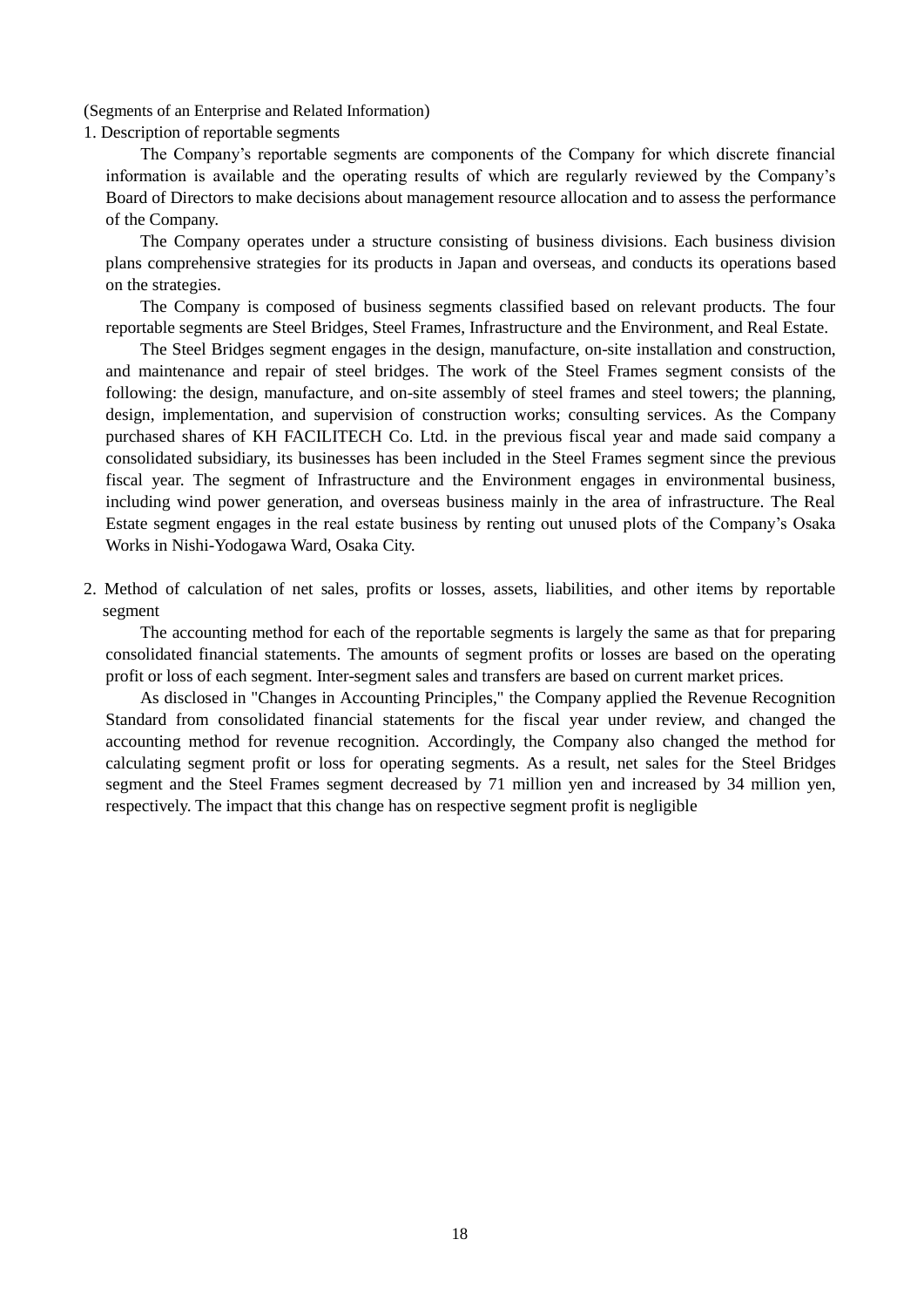3. Information on net sales, profits or losses, assets, liabilities, and other items by reportable segment

For the fiscal year ended March 31, 2021 (from April 1, 2020, to March 31, 2021):

| (Millions of yen) |  |
|-------------------|--|
|                   |  |

|                                                                   | <b>Reportable Segments</b>     |                 |                                          |                          |        |                          | Amount |                          |                                                                      |
|-------------------------------------------------------------------|--------------------------------|-----------------|------------------------------------------|--------------------------|--------|--------------------------|--------|--------------------------|----------------------------------------------------------------------|
|                                                                   | <b>Steel</b><br><b>Bridges</b> | Steel<br>Frames | Infrastructure<br>and the<br>Environment | Real<br>Estate           | Total  | Others $1$               | Total  | Adjustments <sup>2</sup> | stated in the<br>consolidated<br>financial<br>satements <sup>3</sup> |
| Net sales                                                         |                                |                 |                                          |                          |        |                          |        |                          |                                                                      |
| Net sales to<br>external<br>customers                             | 13,167                         | 15,780          | 815                                      | 406                      | 30,169 | 123                      | 30,293 |                          | 30,293                                                               |
| Inter-segment<br>sales or<br>transfers                            |                                | ٠               | $\qquad \qquad \blacksquare$             | 6                        | 6      | 105                      | 112    | (112)                    |                                                                      |
| Total                                                             | 13,167                         | 15,780          | 815                                      | 413                      | 30,176 | 229                      | 30,406 | (112)                    | 30,293                                                               |
| Segment profits<br>(losses)                                       | 633                            | 811             | 60                                       | 309                      | 1,814  | (34)                     | 1,780  | (1,323)                  | 456                                                                  |
| Segment assets                                                    | 12,340                         | 15,994          | 1,059                                    | 1,225                    | 30,620 | 86                       | 30,706 | 19,237                   | 49,944                                                               |
| Other items                                                       |                                |                 |                                          |                          |        |                          |        |                          |                                                                      |
| Depreciation                                                      | 107                            | 345             | 62                                       | 20                       | 536    | $\overline{c}$           | 539    | 107                      | 646                                                                  |
| Amortization<br>of goodwill                                       |                                | 305             | $\overline{\phantom{a}}$                 | $\overline{\phantom{a}}$ | 305    | $\overline{\phantom{a}}$ | 305    |                          | 305                                                                  |
| Increase in<br>property, plant<br>and equipment<br>and intangible | 190                            | 409             | 60                                       | 7                        | 668    | 5                        | 673    | 34                       | 707                                                                  |
| assets                                                            |                                |                 |                                          |                          |        |                          |        |                          |                                                                      |

Notes:

- 1. The "Others" segment is a business segment not designated as a reportable segment, and includes printing and other business.
- 2. Details of "Adjustments" are as follows.
	- (1) The adjustment of -1,323 million yen in segment profits (losses) includes -10 million yen eliminated for inter-segment transactions and -1,313 million yen of corporate expenses not allocated to the reportable segments. Corporate expenses mainly consist of selling, general and administrative expenses not attributed to the reportable segments.
	- (2) The adjustment of 19,237 million yen in segment assets represents corporate assets not allocated to the reportable segments. Corporate assets mainly consist of a surplus in the operating funds (cash and deposits) and long-term investment funds (investment securities) of the parent company and non-current assets not attributed to the reportable segments.
	- (3) The adjustment of 34 million yen of an increase in property, plant and equipment and intangible assets consists of capital investment categorized as corporate assets not attributed to the reportable segments.
- 3. Adjustments are made to reconcile segment profits (losses) to the operating profit stated in the consolidated statements of income.
- 4. The Company included KH FACILITECH Co. Ltd. in its scope of consolidation in the first quarter of the fiscal year ended March 31, 2021.
- 5. An increase in the property, plant and equipment and intangible assets does not include the increase resulting from the new consolidation.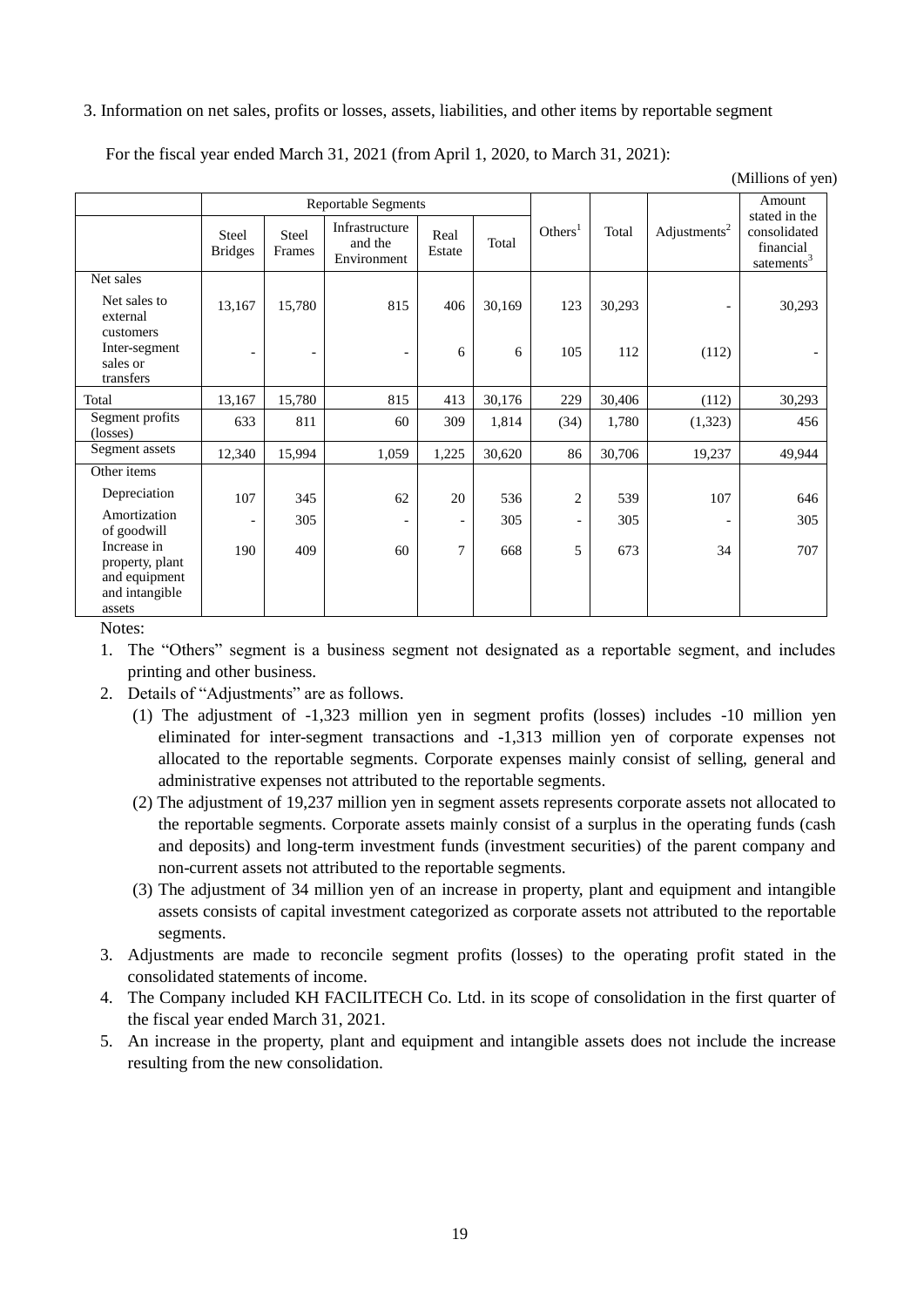For the fiscal year ended March 31, 2022 (from April 1, 2021, to March 31, 2022):

|                                                                             |                          |                 |                                          |                          |        |                          | $($ whilions of $y$ ch) |                          |                                                        |
|-----------------------------------------------------------------------------|--------------------------|-----------------|------------------------------------------|--------------------------|--------|--------------------------|-------------------------|--------------------------|--------------------------------------------------------|
|                                                                             |                          |                 | Reportable Segments                      |                          |        |                          |                         |                          | Amount<br>stated in the                                |
|                                                                             | Steel<br><b>Bridges</b>  | Steel<br>Frames | Infrastructure<br>and the<br>Environment | Real<br>Estate           | Total  | Others <sup>1</sup>      | Total                   | Adjustments <sup>2</sup> | consolidated<br>financial<br>$s$ atements <sup>3</sup> |
| <b>Net Sales</b>                                                            |                          |                 |                                          |                          |        |                          |                         |                          |                                                        |
| Goods<br>transferred at<br>one point in                                     | 227                      | 207             | 98                                       |                          | 532    | 144                      | 677                     |                          | 677                                                    |
| time<br>Goods<br>transferred over<br>time                                   | 12,147                   | 16,280          | 32                                       | $\overline{a}$           | 28,460 | $\blacksquare$           | 28,460                  |                          | 28,460                                                 |
| Revenue from<br>contracts with<br>customers                                 | 12,374                   | 16,487          | 130                                      | $\overline{a}$           | 28,993 | 144                      | 29,138                  |                          | 29,138                                                 |
| Revenue from<br>other sources                                               | $\overline{\phantom{a}}$ | $\overline{a}$  | $\overline{a}$                           | 414                      | 414    | $\overline{\phantom{a}}$ | 414                     |                          | 414                                                    |
| Net sales to<br>external<br>customers                                       | 12,374                   | 16,487          | 130                                      | 414                      | 29,407 | 144                      | 29,552                  | $\overline{a}$           | 29,552                                                 |
| Inter-segment<br>sales or<br>transfers                                      | $\blacksquare$           | 13              | $\overline{a}$                           | 6                        | 20     | 110                      | 131                     | (131)                    |                                                        |
| Total                                                                       | 12,374                   | 16,501          | 130                                      | 421                      | 29,428 | 255                      | 29,683                  | (131)                    | 29,552                                                 |
| Segment profits<br>(losses)                                                 | 1,544                    | 1,236           | (203)                                    | 310                      | 2,887  | (29)                     | 2,857                   | (1, 347)                 | 1,510                                                  |
| <b>Segment Assets</b>                                                       | 11,974                   | 16,164          | 1,034                                    | 1,250                    | 30,424 | 42                       | 30,467                  | 22,059                   | 52,526                                                 |
| Other items                                                                 |                          |                 |                                          |                          |        |                          |                         |                          |                                                        |
| Depreciation                                                                | 113                      | 261             | 58                                       | 21                       | 455    | $\overline{c}$           | 457                     | 107                      | 565                                                    |
| Amortization of<br>goodwill                                                 | $\overline{a}$           | 305             |                                          | $\overline{\phantom{a}}$ | 305    | $\overline{\phantom{a}}$ | 305                     |                          | 305                                                    |
| Increase in<br>property, plant<br>and equipment<br>and intangible<br>assets | 103                      | 45              | 37                                       | $\overline{2}$           | 187    | $\overline{\phantom{a}}$ | 187                     | 40                       | 228                                                    |

 $(M)$ llions of  $(9)$ 

Notes:

1. The "Others" segment is a business segment not designated as a reportable segment, and includes printing and other business.

- 2. Details of "Adjustments" are as follows.
	- (1) The adjustment of -1,347 million yen in segment profits (losses) includes -17 million yen eliminated for inter-segment transactions and -1,329 million yen of corporate expenses not allocated to the reportable segments. Corporate expenses mainly consist of selling, general and administrative expenses not attributed to the reportable segments.
	- (2) The adjustment of 22,059 million yen in segment assets represents corporate assets not allocated to the reportable segments. Corporate assets mainly consist of a surplus in the operating funds (cash and deposits) and long-term investment funds (investment securities) of the parent company and non-current assets not attributed to the reportable segments.
	- (3) The adjustment of 40 million yen of an increase in property, plant and equipment and intangible assets consists of capital investment categorized as corporate assets not attributed to the reportable segments.
- 3. Adjustments are made to reconcile segment profits (losses) to the operating profit stated in the consolidated statements of income.
- 4. "Revenue from other sources" includes income from leases and others based on "Accounting Standard for Lease Transactions" (ASBJ Statement No. 13).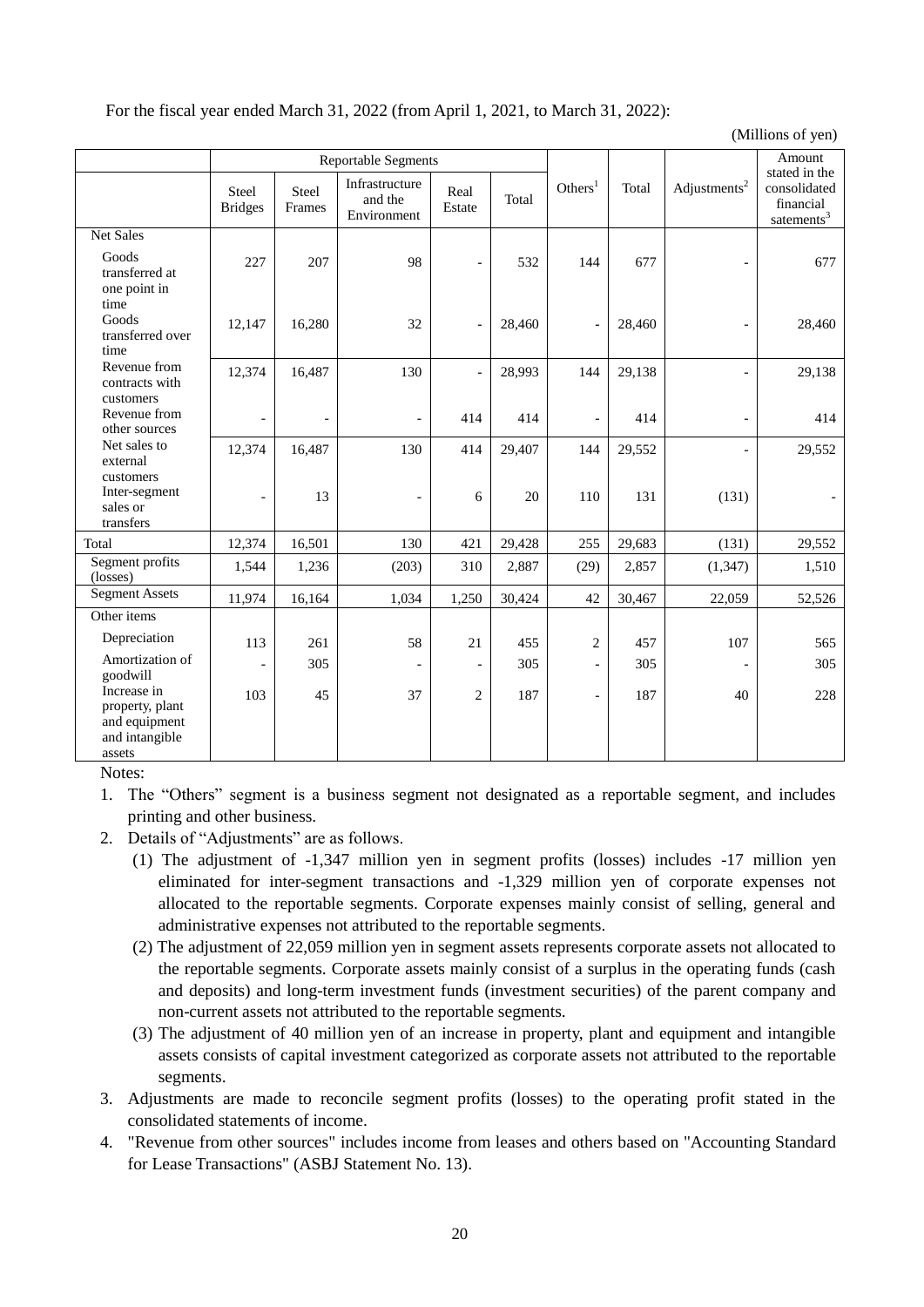(Information on Amortization and Unamortized Balance of Goodwill by Reportable Segment)

# Fiscal Year Ended March 31, 2021 (from April 1, 2020 to March 31, 2021)

As the Company purchased shares of KH FACILITECH Co. Ltd. in the first quarter of the fiscal year and included said company in its scope of consolidation, the goodwill under the Steel Frames segment increased by 1,529 million yen.

| (Millions of yen) |  |  |  |
|-------------------|--|--|--|
|-------------------|--|--|--|

|                                                            | Steel Bridges | Steel Frames | Infrastructure and<br>the Environment | Real Estate | Others                   | Total |
|------------------------------------------------------------|---------------|--------------|---------------------------------------|-------------|--------------------------|-------|
| Amortization<br>during the<br>fiscal year                  |               | 305          |                                       |             | $\overline{\phantom{0}}$ | 305   |
| Unamortized<br>balance at<br>the end of the<br>fiscal year |               | 1,223        | $\overline{\phantom{0}}$              |             | $\overline{\phantom{0}}$ | 1,223 |

Fiscal Year ended March 31, 2022 (from April 1, 2021 to March 31, 2022)

(Millions of yen)

|                                                            | <b>Steel Bridges</b>     | Steel Frames | Infrastructure and<br>the Environment | Real Estate | Others                   | Total |
|------------------------------------------------------------|--------------------------|--------------|---------------------------------------|-------------|--------------------------|-------|
| Amortization<br>during the<br>fiscal year                  | $\overline{\phantom{0}}$ | 305          | -                                     |             | $\overline{\phantom{0}}$ | 305   |
| Unamortized<br>balance at<br>the end of the<br>fiscal year | $\overline{\phantom{0}}$ | 917          | -                                     |             | $\overline{\phantom{0}}$ | 917   |

(Per Share Information)

The net assets per share and its calculation basis and the profit per share and its calculation basis for the fiscal years ended March 31, 2021 and March 31, 2022 are as follows.

|                                                                               | Fiscal Year Ended March 31, 2021 | Fiscal Year Ended March 31, 2022 |
|-------------------------------------------------------------------------------|----------------------------------|----------------------------------|
| <b>Items</b>                                                                  | (from April $1,2020$             | (from April 1, 2021)             |
|                                                                               | to March 31, 2021)               | to March 31, 2022)               |
| (1) Net assets per share                                                      | 6.032.23                         | 6.249.80                         |
| (Basis of calculation)                                                        |                                  |                                  |
| Total net assets (¥ million)                                                  | 28,040                           | 29.543                           |
| Net assets at the end of the period<br>attributable to shares of common stock | 28,040                           | 29,092                           |
| (¥ million)                                                                   |                                  |                                  |
| The number of shares of common stock at                                       |                                  |                                  |
| the end of the period used for the calculation                                | 4,648,509                        | 4,654,872                        |
| of net assets per share                                                       |                                  |                                  |

|                                             | Fiscal Year Ended March 31, 2021 | Fiscal Year Ended March 31, 2022 |
|---------------------------------------------|----------------------------------|----------------------------------|
| <b>Items</b>                                | (from April $1,2020$             | (from April 1, 2021)             |
|                                             | to March 31, 2021)               | to March 31, 2022)               |
| $(2)$ Profit (loss) per share               | 164.79                           | 289.12                           |
| (Basis of calculation)                      |                                  |                                  |
| Profit attributable to owners of<br>parent  | 776                              | 1,345                            |
| $(\frac{1}{2})$ million                     |                                  |                                  |
| Profit (loss) not attributable to shares of |                                  |                                  |
| common stock $(\frac{1}{2})$ million        |                                  |                                  |
| Profit attributable to owners of parent     | 776                              | 1,345                            |
| (¥ million)                                 |                                  |                                  |
| Average number of shares of common stock    | 4,710,853                        |                                  |
| during the period                           |                                  | 4,652,980                        |

Note: The diluted profit per share is not stated because there is no potential stock.

# (Significant Subsequent Events)

There are no applicable events.